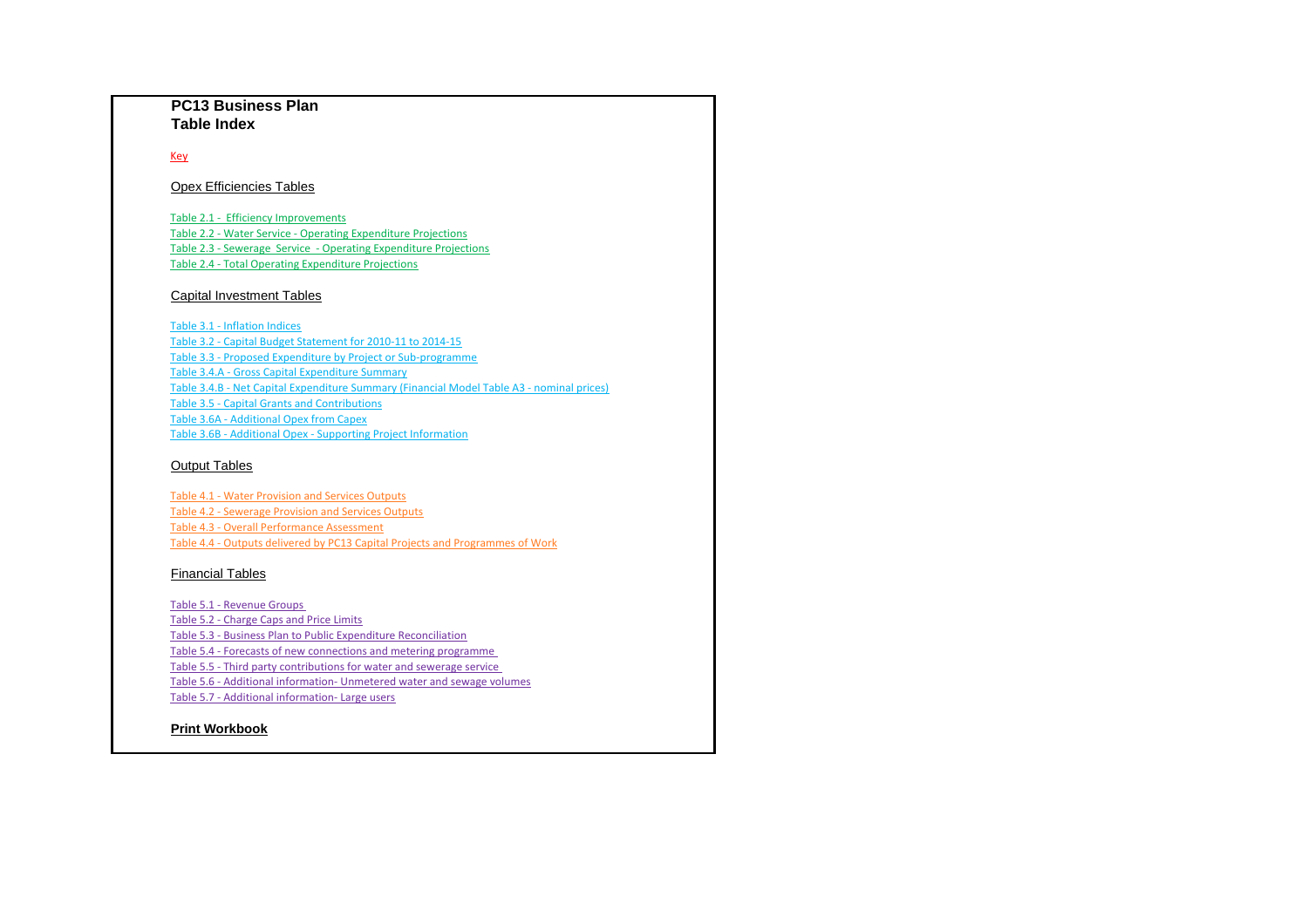## **Key**

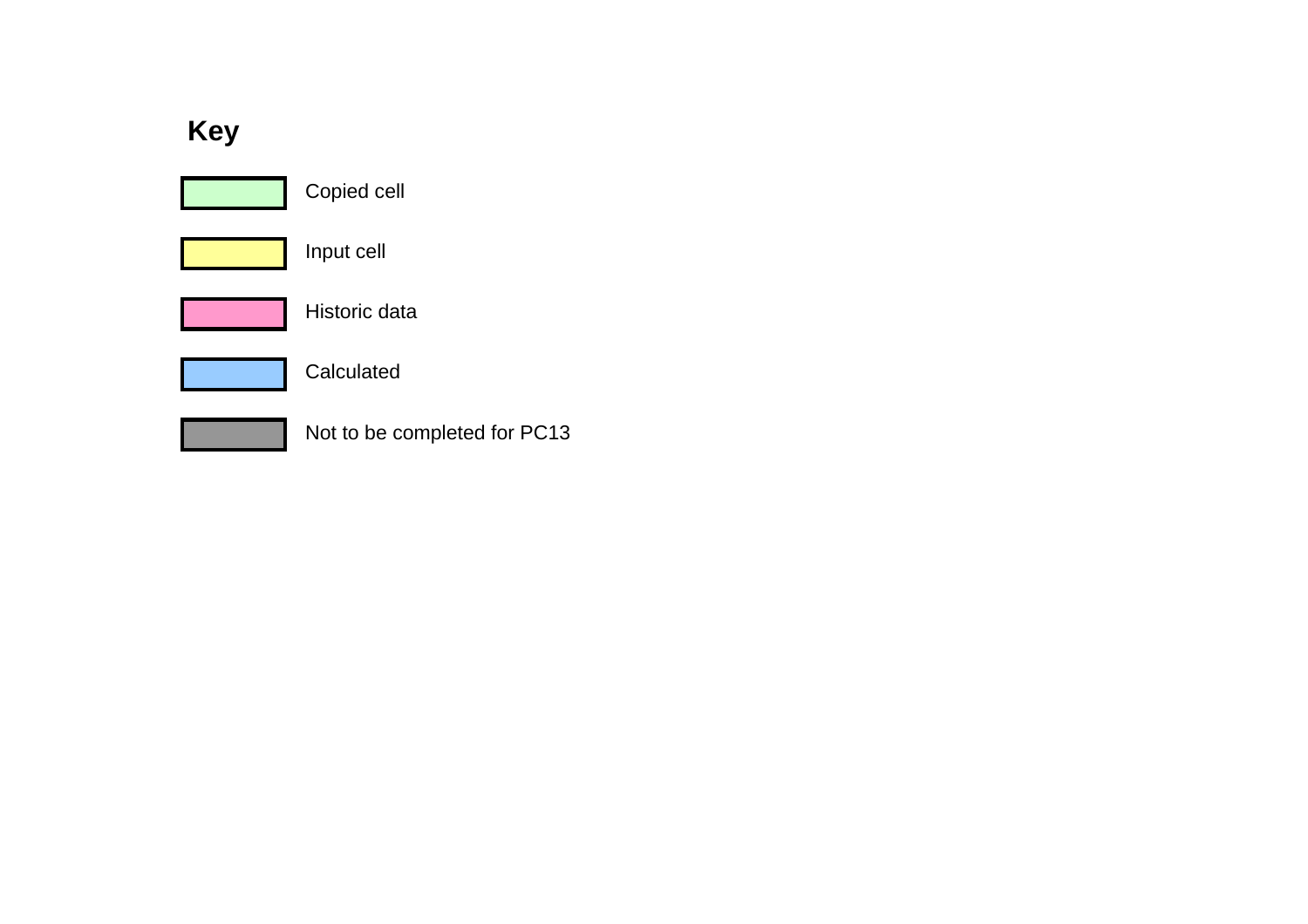#### **Water and Sewerage service**

**Table 2.1 - Efficiency Improvements**

|              | Line description                                                                      | <b>Units</b> | <b>DP</b> | <b>Assessment -</b> |         | <b>PC10</b> |         | <b>PC13</b>               |  |
|--------------|---------------------------------------------------------------------------------------|--------------|-----------|---------------------|---------|-------------|---------|---------------------------|--|
|              |                                                                                       |              |           | <b>PC13</b>         | 2010-11 | 2011-12     | 2012-13 | $\vert$ 2013-14 $\vert$ 2 |  |
|              |                                                                                       |              |           |                     |         |             |         |                           |  |
|              | Operating expenditure efficiency (base)                                               |              |           |                     |         |             |         |                           |  |
|              | Assessment of relative efficiency                                                     | <b>Band</b>  | N/A       |                     |         |             |         |                           |  |
| $\mathbf{2}$ | Assessment of scope for catch-up (base) / assumed profile year on year                | %            |           |                     |         |             |         |                           |  |
|              | Assumed minimum level of efficiency improvements/ assumed profile year on year (base) | $\%$         |           |                     |         |             |         |                           |  |
|              | Overall compounded assumed improvement profile                                        | %            |           |                     |         |             |         |                           |  |

| ۱t - |  | <b>PC13</b> |  |                                                 |  |  |  |  |
|------|--|-------------|--|-------------------------------------------------|--|--|--|--|
|      |  |             |  | 2010-11   2011-12   2012-13   2013-14   2014-15 |  |  |  |  |

| в | Operating expenditure efficiency (enhancement)                                 |      |  |
|---|--------------------------------------------------------------------------------|------|--|
|   | Factor for the scope for enhancement catch-up relative to that for base opex   | nr   |  |
|   | Assessment of scope for catch-up (enhancements) / assumed profile year on year | %    |  |
|   | Factor to assume for minimum level of efficiency compared to base              | nr   |  |
| 8 | Assumed minimum level of efficiency improvements p.a.                          | $\%$ |  |
|   | Overall compounded assumed improvement profile                                 | %    |  |



|    | <b>Operating expenditure efficiency (PPP)</b>       |   |  |
|----|-----------------------------------------------------|---|--|
| 10 | IAssumed improvement profile for PPP opex p.a.      | % |  |
|    | Overall compounded improvement profile for PPP opex | % |  |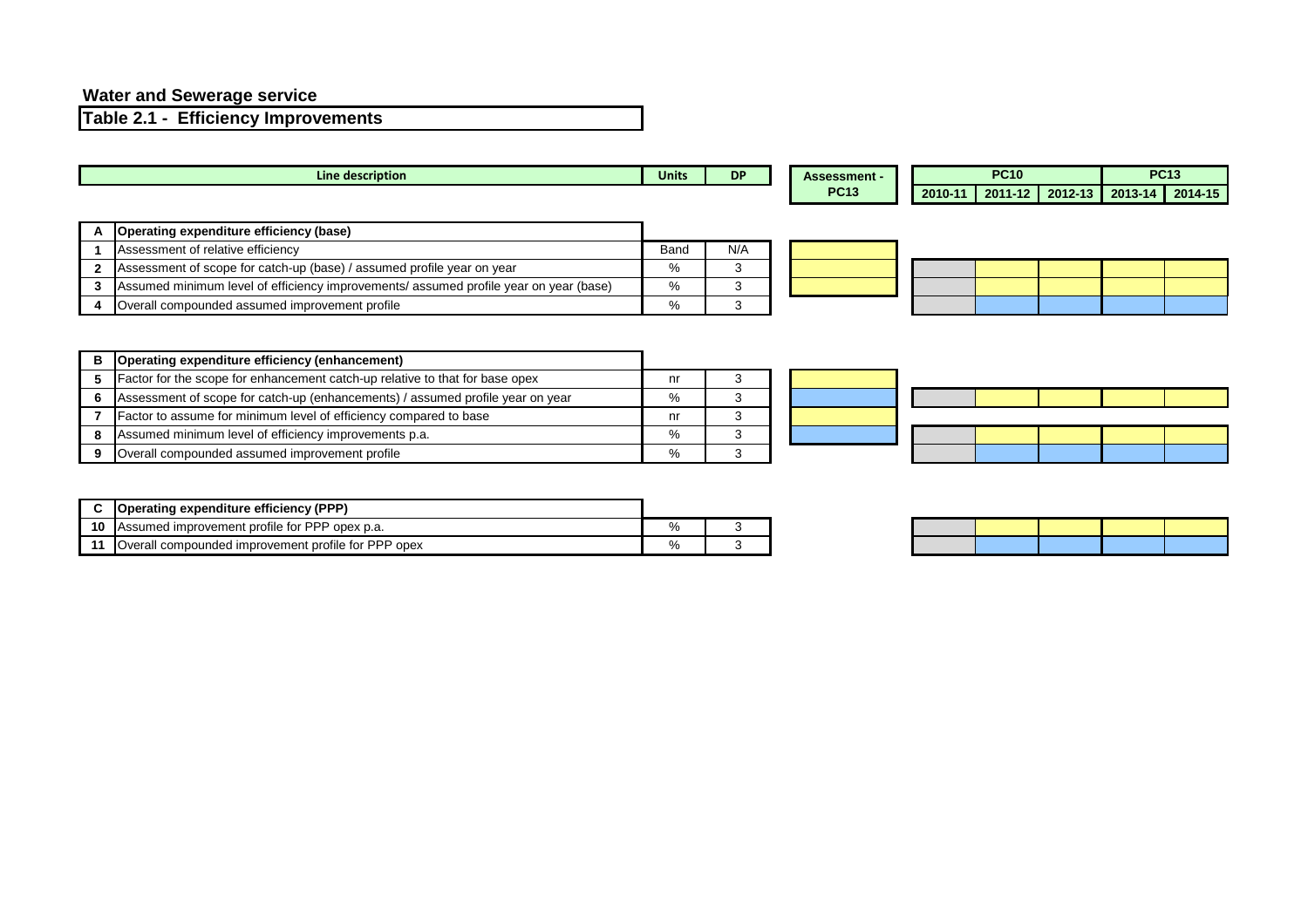*2010-11 prices*

| Line description | <b>Units</b> | <b>DP</b> |         | <b>PC10</b> |         |         | <b>PC13</b> |
|------------------|--------------|-----------|---------|-------------|---------|---------|-------------|
|                  |              |           | 2010-11 | 2011-12     | 2012-13 | 2013-14 | 2014-15     |

| A | Base year (2010-11) actuals                       |    |  |
|---|---------------------------------------------------|----|--|
|   | Water operating expenditure in 2010-11            | £m |  |
|   |                                                   |    |  |
|   |                                                   |    |  |
| В | Adjustments to the base year                      |    |  |
|   | Net adjustments to actuals (atypical expenditure) | £m |  |

| C  | Adjustments to post PC10 projections - Additional Opex |    |   |
|----|--------------------------------------------------------|----|---|
| 4a | Power                                                  | £m | 3 |
| 4b | Rates                                                  | £m | 3 |
| 4c | Materials and consumables                              | £m | 3 |
| 4d | <b>Customer services</b>                               | £m | 3 |
| 4  |                                                        | £m | 3 |
| 4  |                                                        | £m | 3 |
| 4  | Sundry items                                           | £m | 3 |
| 5  | Total base opex                                        | £m | 3 |

| <b>Efficiency improvements (base)</b>                             |      |  |
|-------------------------------------------------------------------|------|--|
| (Overall compounded assumed efficiency improvement profile (base) | $\%$ |  |
| Base operating expenditure projection                             | £m   |  |

|    | <b>Transformation costs</b>                             |    |   |
|----|---------------------------------------------------------|----|---|
|    | Business improvement programme                          | £m | ົ |
| 9  | <b>Voluntary Early Retirement / Voluntary Severance</b> | £m |   |
| 9a | Net adjustments to actuals (atypical expenditure)       | £m |   |
| 10 | Total transformation cost                               | £m |   |

|                 | <b>Opex from capex</b>           |    |   |
|-----------------|----------------------------------|----|---|
| 11              | Quality enhancement opex         | £m |   |
| 12 <sub>2</sub> | <b>ESL Customer service opex</b> | £m | ົ |
| 13              | Supply/demand balance opex       | £m |   |
| 14              | Security of supply               | £m |   |
| 15              | Total opex from capex            | £m |   |

|    | <b>Efficiency improvements (enhancement)</b>                            |    |  |
|----|-------------------------------------------------------------------------|----|--|
| 16 | Overall compounded assumed efficiency improvement profile (enhancement) | %  |  |
|    | Total opex from capex projection                                        | £m |  |

| н  | <b>PPP Costs and Efficiency</b>            |    |   |
|----|--------------------------------------------|----|---|
| 18 | <b>PPP</b> opex (pre efficiency)           | £m |   |
| 19 | PPP assumed efficiency improvement profile | %  | ົ |
| 20 | <b>PPP</b> opex (post efficiency)          | £m |   |
| 21 | <b>PPP</b> interest payments               | £m | ົ |
| 22 | <b>PPP</b> capital repayments              | £m | ົ |
| 23 | Total PPP cost                             | £m |   |

|                   | .                                                           |        |  |
|-------------------|-------------------------------------------------------------|--------|--|
| ער<br><u>— - </u> | projection<br>expenditure<br>operating<br>n.<br>'ater<br>м. | $\sim$ |  |













#### **Table 2.2 - Water Service - Operating Expenditure Projections**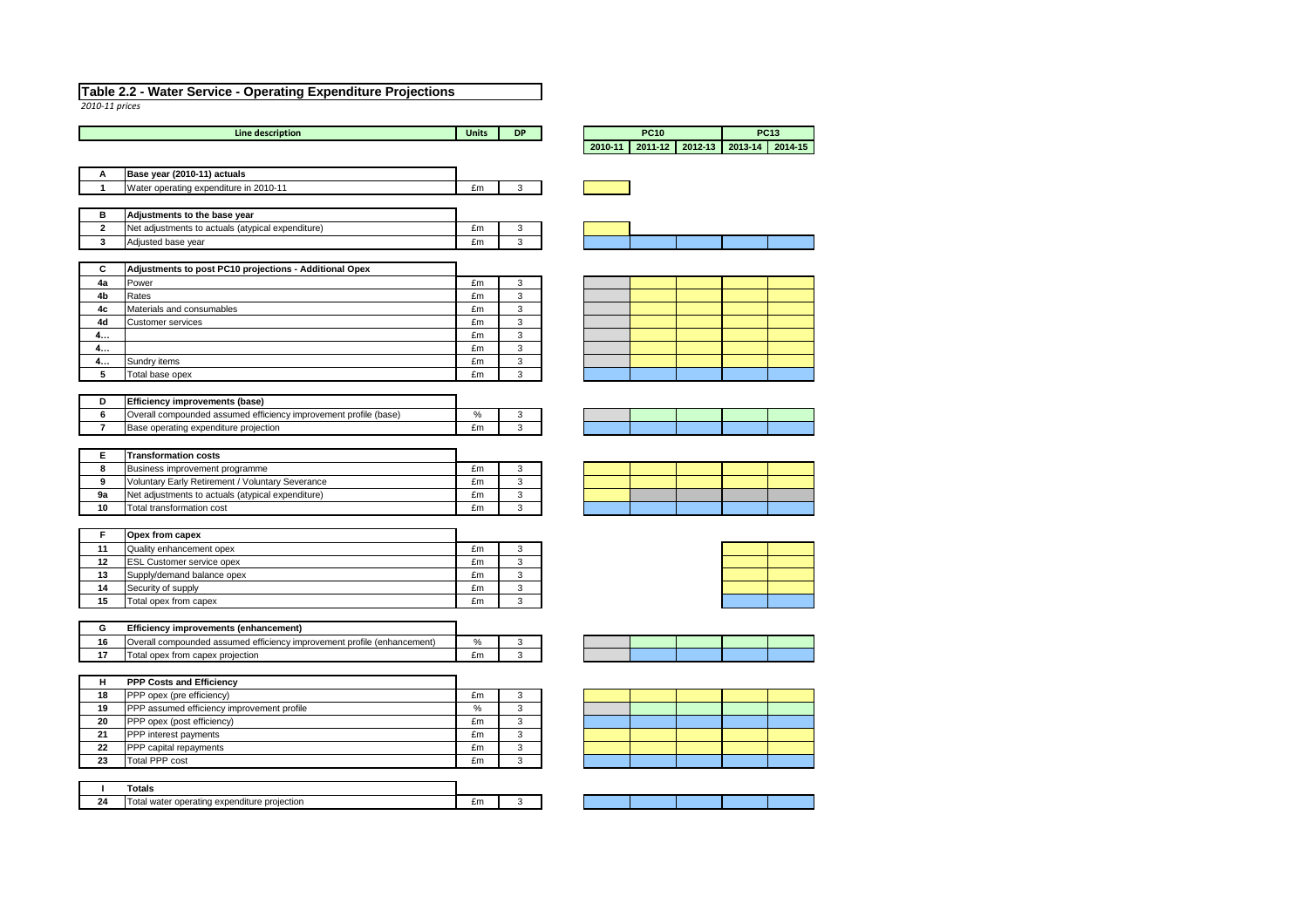*2010-11 prices*



|                | <b>Line description</b>                                                 | <b>Units</b> | <b>DP</b> |         | <b>PC10</b> |         |         | <b>PC13</b> |
|----------------|-------------------------------------------------------------------------|--------------|-----------|---------|-------------|---------|---------|-------------|
|                |                                                                         |              |           | 2010-11 | 2011-12     | 2012-13 | 2013-14 |             |
|                |                                                                         |              |           |         |             |         |         |             |
| Α              | Base year (2010-11) actuals                                             |              |           |         |             |         |         |             |
| 1              | Sewerage operating expenditure in 2010-11                               | £m           | 3         |         |             |         |         |             |
|                |                                                                         |              |           |         |             |         |         |             |
| B              | Adjustments to the base year                                            |              |           |         |             |         |         |             |
| $\mathbf{2}$   | Net adjustments to actuals (atypical expenditure)                       | £m           | 3         |         |             |         |         |             |
| 3              | Adjusted base year                                                      | £m           | 3         |         |             |         |         |             |
|                |                                                                         |              |           |         |             |         |         |             |
| $\mathbf c$    | Adjustments to post PC10 projections - Additional Opex                  |              |           |         |             |         |         |             |
| 4a             | Power                                                                   | £m           | 3         |         |             |         |         |             |
| 4b             | Rates                                                                   | £m           | 3         |         |             |         |         |             |
| 4c             | Materials and consumables                                               | £m           | 3         |         |             |         |         |             |
| 4d             | <b>Customer services</b>                                                | £m           | 3         |         |             |         |         |             |
| 4              |                                                                         | £m           | 3         |         |             |         |         |             |
| 4              |                                                                         | £m           | 3         |         |             |         |         |             |
| 4              | Sundry items                                                            | £m           | 3         |         |             |         |         |             |
| 5              | Total base opex                                                         | £m           | 3         |         |             |         |         |             |
|                |                                                                         |              |           |         |             |         |         |             |
| D              | <b>Efficiency improvements (base)</b>                                   |              |           |         |             |         |         |             |
| 6              | Overall compounded assumed efficiency improvement profile (base)        | $\%$         | 3         |         |             |         |         |             |
| $\overline{7}$ | Base operating expenditure projection                                   | £m           | 3         |         |             |         |         |             |
|                |                                                                         |              |           |         |             |         |         |             |
| Е              | <b>Transformation costs</b>                                             |              |           |         |             |         |         |             |
| 8              | Business improvement programme                                          | £m           | 3         |         |             |         |         |             |
| 9              | Voluntary Early Retirement / Voluntary Severance                        | £m           | 3         |         |             |         |         |             |
| 9a             | Net adjustments to actuals (atypical expenditure)                       | £m           | 3         |         |             |         |         |             |
| 10             | Total transformation cost                                               | £m           | 3         |         |             |         |         |             |
|                |                                                                         |              |           |         |             |         |         |             |
| F              | Opex from capex                                                         |              |           |         |             |         |         |             |
| 11             | Quality enhancement opex                                                | £m           | 3         |         |             |         |         |             |
| 12<br>13       | <b>ESL Customer service opex</b><br>Supply/demand balance opex          | £m<br>£m     | 3<br>3    |         |             |         |         |             |
| 14             | Total opex from capex                                                   | £m           | 3         |         |             |         |         |             |
|                |                                                                         |              |           |         |             |         |         |             |
| G              | <b>Efficiency improvements (enhancement)</b>                            |              |           |         |             |         |         |             |
| 15             | Overall compounded assumed efficiency improvement profile (enhancement) | $\%$         | 3         |         |             |         |         |             |
| 16             | Total opex from capex projection                                        | £m           | 3         |         |             |         |         |             |
|                |                                                                         |              |           |         |             |         |         |             |
| H              | <b>PPP Costs and Efficiency</b>                                         |              |           |         |             |         |         |             |
| 17             | PPP opex (pre efficiency)                                               | £m           | 3         |         |             |         |         |             |
| 18             | PPP assumed efficiency improvement profile                              | $\%$         | 3         |         |             |         |         |             |
| 19             | PPP opex (post efficiency)                                              | £m           | 3         |         |             |         |         |             |
| 20             | PPP interest payments                                                   | £m           | 3         |         |             |         |         |             |
| 21             | PPP capital repayments                                                  | £m           | 3         |         |             |         |         |             |
| 22             | <b>Total PPP cost</b>                                                   | £m           | 3         |         |             |         |         |             |
|                |                                                                         |              |           |         |             |         |         |             |
| $\mathbf I$    | <b>Totals</b>                                                           |              |           |         |             |         |         |             |
| 23             | Total sewerage operating expenditure projection                         | £m           | 3         |         |             |         |         |             |

|             | <b>PC10</b> |         | <b>PC13</b> |     |
|-------------|-------------|---------|-------------|-----|
| $2010 - 11$ | 2011-12     | 2012-13 | 2013-14     | 201 |
|             |             |         |             |     |
|             |             |         |             |     |
|             |             |         |             |     |
|             |             |         |             |     |
|             |             |         |             |     |
|             |             |         |             |     |
|             |             |         |             |     |
|             |             |         |             |     |
|             |             |         |             |     |
|             |             |         |             |     |
|             |             |         |             |     |
|             |             |         |             |     |
|             |             |         |             |     |
|             |             |         |             |     |
|             |             |         |             |     |
|             |             |         |             |     |
|             |             |         |             |     |
|             |             |         |             |     |
|             |             |         |             |     |
|             |             |         |             |     |
|             |             |         |             |     |
|             |             |         |             |     |
|             |             |         |             |     |
|             |             |         |             |     |
|             |             |         |             |     |
|             |             |         |             |     |
|             |             |         |             | Ш   |

#### **Table 2.3 - Sewerage Service - Operating Expenditure Projections**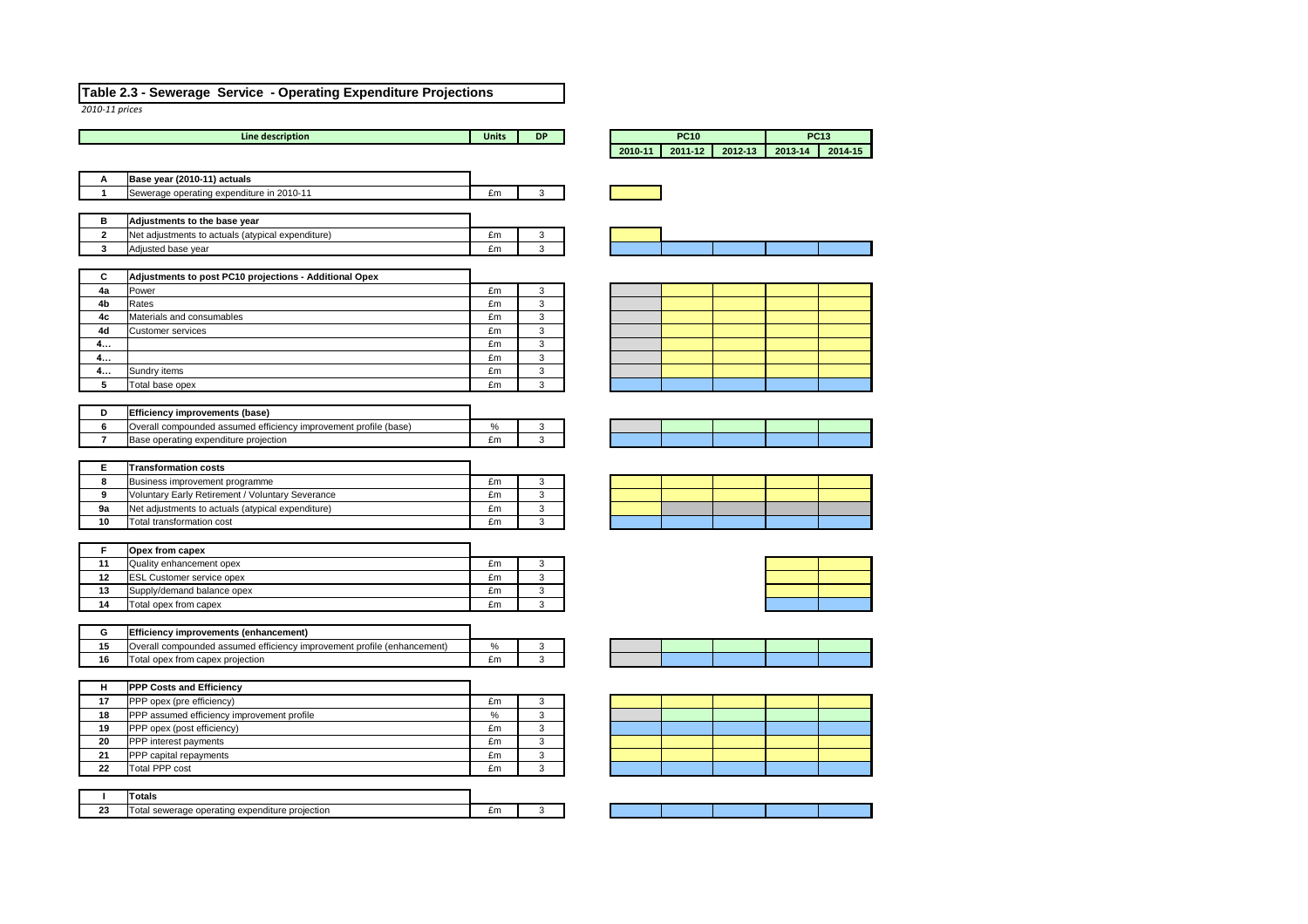#### **Table 2.4 - Total Operating Expenditure Projections**

*2010-11 prices*

|              | <b>Line description</b>       | <b>Units</b> | <b>DP</b> |
|--------------|-------------------------------|--------------|-----------|
| A            | <b>Total opex projections</b> |              |           |
|              | <b>Base opex</b>              | £m           | 3         |
| $\mathbf{2}$ | <b>Transformation costs</b>   | £m           | 3         |
| 3            | Opex from capex               | £m           | 3         |
|              | PPP costs                     | £m           | 3         |
| 5            | Total opex                    | £m           | 3         |

|              |    | <b>PC10</b> |  | <b>PC13</b>                                     |  |  |
|--------------|----|-------------|--|-------------------------------------------------|--|--|
| <b>Units</b> | DР |             |  | 2010-11   2011-12   2012-13   2013-14   2014-15 |  |  |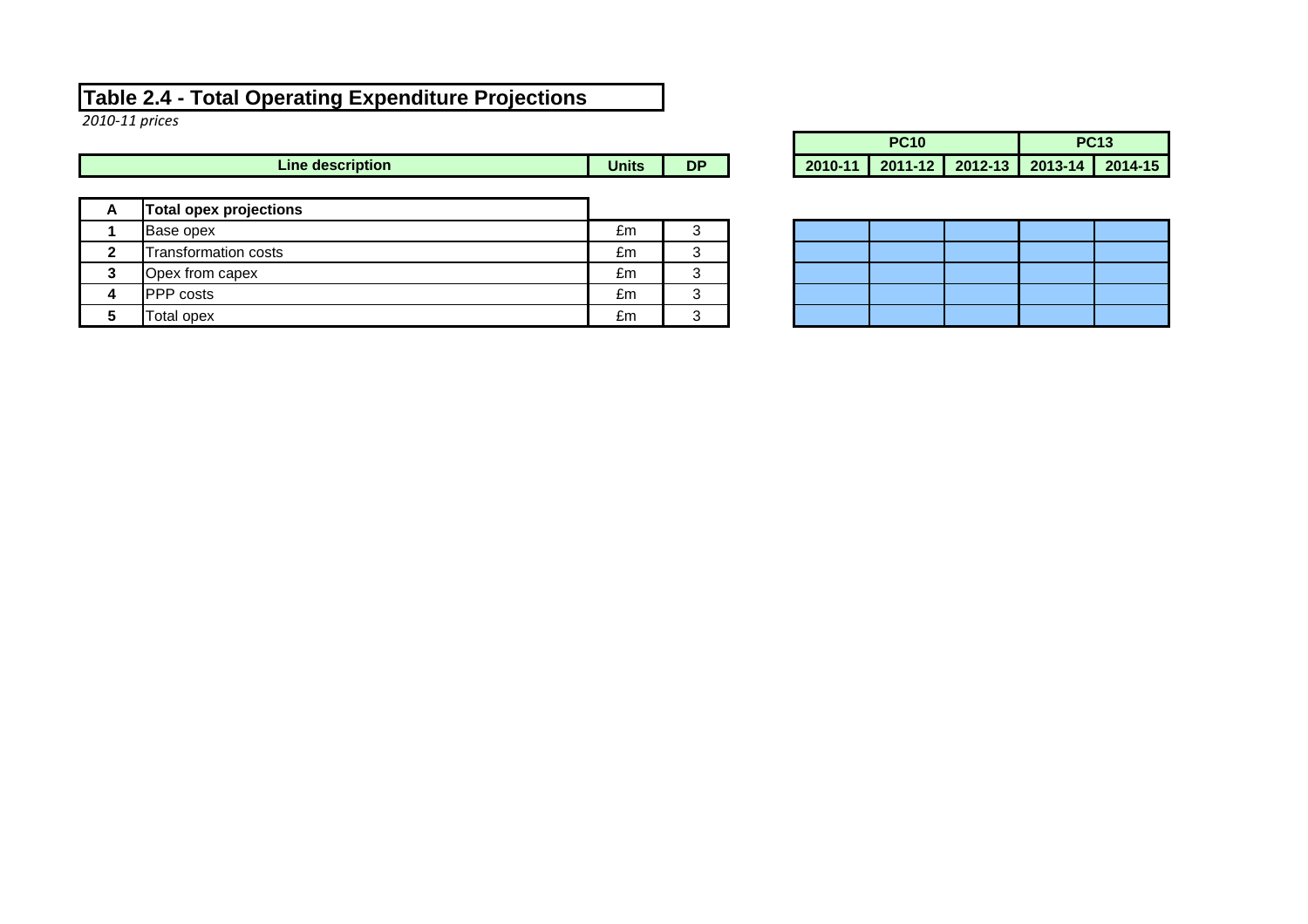|              | Line description                                  | Units | <b>DP</b> |         | <b>PC10</b> |         |         | <b>PC13</b> |         |         | <b>PC15</b> |         |         |
|--------------|---------------------------------------------------|-------|-----------|---------|-------------|---------|---------|-------------|---------|---------|-------------|---------|---------|
|              |                                                   |       |           | 2010-11 | 2011-12     | 2012-13 | 2013-14 | 2014-15     | 2015-16 | 2016-17 | 2017-18     | 2018-19 | 2019-20 |
|              |                                                   |       |           |         |             |         |         |             |         |         |             |         |         |
|              |                                                   |       |           |         |             |         |         |             |         |         |             |         |         |
| $\mathbf{A}$ | <b>Construction Output Price Inflation (COPI)</b> |       |           |         |             |         |         |             |         |         |             |         |         |
|              | COPI financial year average index                 | nr    | -3        |         |             |         |         |             |         |         |             |         |         |
|              |                                                   |       |           |         |             |         |         |             |         |         |             |         |         |
| B            | <b>Retail Price Inflation (RPI)</b>               |       |           |         |             |         |         |             |         |         |             |         |         |
| 2            | RPI financial year average index                  | nr    | 3         |         |             |         |         |             |         |         |             |         |         |
|              |                                                   |       |           |         |             |         |         |             |         |         |             |         |         |

## **Table 3.1 - INFLATION INDICES**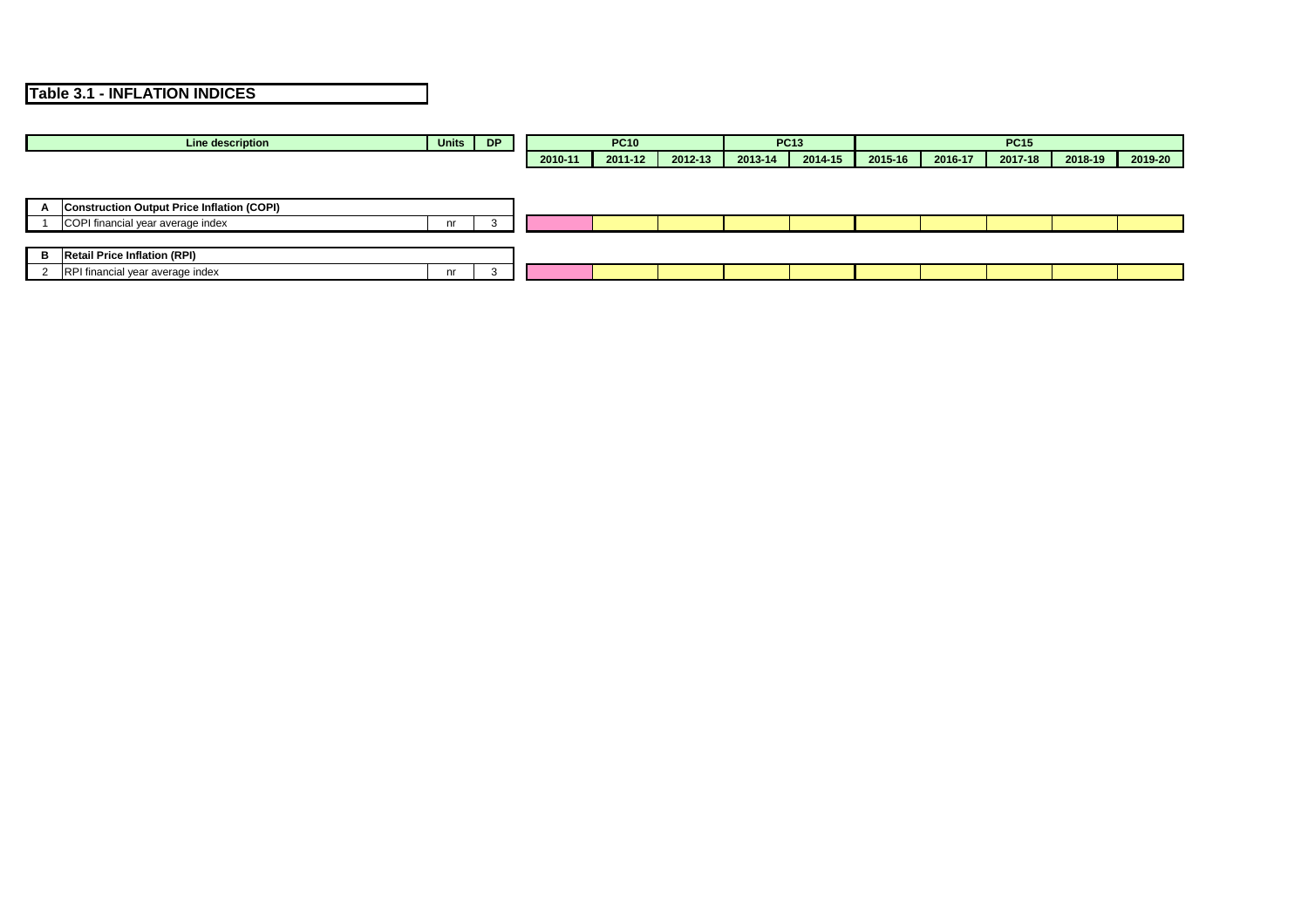| <b>Line description</b>                                                         | Units | <b>DP</b>     |         | <b>PC10</b> |         |         | <b>PC13</b> |         |         | <b>PC15</b> |         |         | <b>PC13</b> |
|---------------------------------------------------------------------------------|-------|---------------|---------|-------------|---------|---------|-------------|---------|---------|-------------|---------|---------|-------------|
|                                                                                 |       |               | 2010-11 | 2011-12     | 2012-13 | 2013-14 | 2014-15     | 2015-16 | 2016-17 | 2017-18     | 2018-19 | 2019-20 | PC13 Total  |
|                                                                                 |       |               |         |             |         |         |             |         |         |             |         |         |             |
| Available PE capital budget in nominal prices                                   |       |               |         |             |         |         |             |         |         |             |         |         |             |
| PE capital budget available                                                     | £m    | 3             |         |             |         |         |             |         |         |             |         |         |             |
|                                                                                 |       |               |         |             |         |         |             |         |         |             |         |         |             |
| Capital budget statement in nominal prices<br>B                                 |       |               |         |             |         |         |             |         |         |             |         |         |             |
| PE capital budget used<br>$\overline{2}$                                        | £m    | 3             |         |             |         |         |             |         |         |             |         |         |             |
| Alpha PPP maintenance<br>$\mathbf{3}$                                           | £m    | 3             |         |             |         |         |             |         |         |             |         |         |             |
| Residual interest in off-balance sheet PPP                                      | £m    | 3             |         |             |         |         |             |         |         |             |         |         |             |
| IFRS infrastructure renewal charge adjustment<br>5                              | £m    | 3             |         |             |         |         |             |         |         |             |         |         |             |
| Further adjustments<br>6                                                        | £m    | 3             |         |             |         |         |             |         |         |             |         |         |             |
| $\mathbf{u}$<br>7a<br>$\sim 10^{11}$ and $\sim 10^{11}$                         | £m    | 3             |         |             |         |         |             |         |         |             |         |         |             |
| $\mathbf{u}$<br>7b<br>.                                                         | £m    | 3             |         |             |         |         |             |         |         |             |         |         |             |
| Capital grants and contributions<br>8                                           | £m    | 3             |         |             |         |         |             |         |         |             |         |         |             |
| NI Water gross capital budget<br>9                                              | £m    | $\mathcal{R}$ |         |             |         |         |             |         |         |             |         |         |             |
|                                                                                 |       |               |         |             |         |         |             |         |         |             |         |         |             |
| NI Water gross capital budget in 2010-11 prices<br>C                            |       |               |         |             |         |         |             |         |         |             |         |         |             |
| NI Water gross capital budget in 2010-11 prices<br>10                           | £m    | 3             |         |             |         |         |             |         |         |             |         |         |             |
| Capital grants and contributions in 2010-11 prices<br>11                        | £m    | 3             |         |             |         |         |             |         |         |             |         |         |             |
| NI Water capital budget net of grants and contributions in 2010-11 prices<br>12 | £m    | 3             |         |             |         |         |             |         |         |             |         |         |             |
|                                                                                 |       |               |         |             |         |         |             |         |         |             |         |         |             |

## **Table 3.2 - CAPITAL BUDGET STATEMENT FOR 2010-11 TO 2014-15**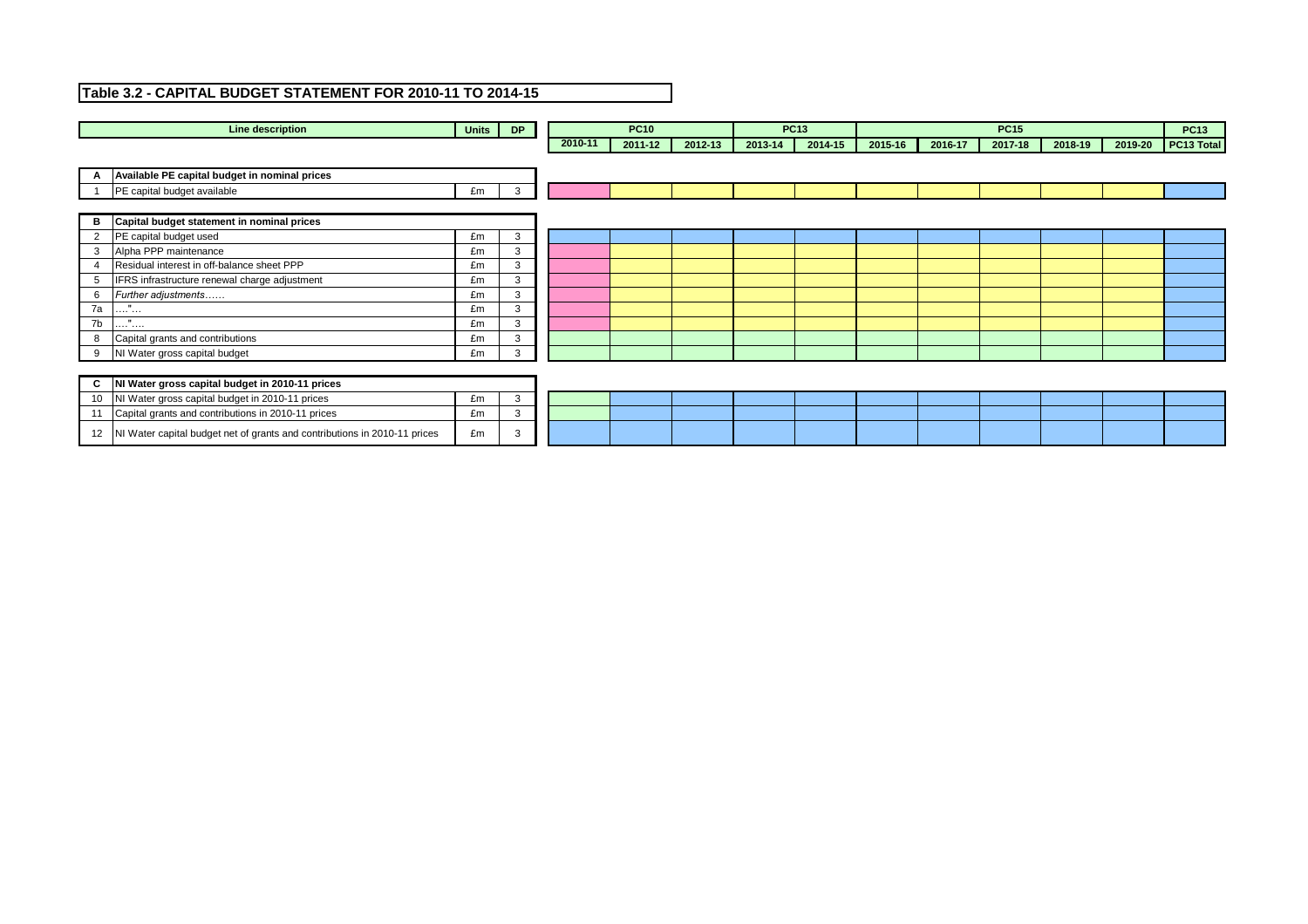|                                 | <b>Block A - Project Identification</b> |                                                                |                   |                                    |                                           |                                                                   |                                              | <b>Block B - Current Actual or Projected</b><br><b>Milestone Dates</b> |                                             |                                                              |                                                        |                                 | <b>Block C - Current Actual or Projected</b><br><b>Service Cost Allocation</b> |                                                                                                 |                                                                                                      |                                         |                                                                                                        |                                                            |                                         |                                             | <b>Capital Expenditure Profile (£m money of the day)</b> | <b>Block D - Current Actual or Projected</b>                         |                                                          |                                         |                                         |                                         |                                         |                                                           |                      | <b>Block E - Current Actual or Projected</b><br><b>Purpose Allocation (%)</b> |                       |                       | Block F - Current Actual or<br>Projected<br>IRE(%)                                   |                                                      | <b>Block G -</b> |
|---------------------------------|-----------------------------------------|----------------------------------------------------------------|-------------------|------------------------------------|-------------------------------------------|-------------------------------------------------------------------|----------------------------------------------|------------------------------------------------------------------------|---------------------------------------------|--------------------------------------------------------------|--------------------------------------------------------|---------------------------------|--------------------------------------------------------------------------------|-------------------------------------------------------------------------------------------------|------------------------------------------------------------------------------------------------------|-----------------------------------------|--------------------------------------------------------------------------------------------------------|------------------------------------------------------------|-----------------------------------------|---------------------------------------------|----------------------------------------------------------|----------------------------------------------------------------------|----------------------------------------------------------|-----------------------------------------|-----------------------------------------|-----------------------------------------|-----------------------------------------|-----------------------------------------------------------|----------------------|-------------------------------------------------------------------------------|-----------------------|-----------------------|--------------------------------------------------------------------------------------|------------------------------------------------------|------------------|
| ort Ref Project ID<br>Reference | <b>Project Name</b>                     | PC Project Primary Asset<br>Period Category<br><b>Category</b> | PC13<br>Programme | Regulatory<br>Sign-off<br>Required | Current Actual<br>or Projected<br>A1 Date | <b>Current Actual</b><br>or Projected<br>Project<br>Approval Date | or Projected<br><b>Start on site</b><br>date | or Projected<br><b>Beneficial use</b><br>date                          | or Projected<br>Regulatory<br>sign-off date | Current Actual Current Actua<br>or Projected<br>construction | or Projected<br>End of<br>  maintenance<br>period date | location water<br>ıfrastructure | Projected Service<br>lallocation water no<br>infrastructure                    | Current Actual or<br><b>Projected Service</b><br>allocation<br>sewerage<br><b>ofrastructure</b> | <b>Current Actual or</b><br>Projected Service<br>allocation<br>sewerage non-<br><u>infrastructur</u> | or Projected<br><b>CAPEX</b><br>2007-08 | Current Actual   Current Actua<br>or Projected<br><b>CAPEX</b><br>2008-09<br>$\mathbf{c}_{\mathbf{m}}$ | or Projected<br><b>CAPEX</b><br>2009-10<br>cm <sub>2</sub> | or Projected<br><b>CAPEX</b><br>2010-11 | or Projected<br><b>CAPEX</b><br>$2011 - 12$ | or Projected<br><b>CAPEX</b><br>2012-13                  | or Projected<br><b>CAPEX</b><br>2013-14<br>$\mathbf{c}_{\mathbf{m}}$ | or Projected<br><b>CAPEX</b><br>2014-15<br>$C_{\rm rms}$ | or Projected<br><b>CAPEX</b><br>2015-16 | or Projected<br><b>CAPEX</b><br>2016-17 | or Projected<br><b>CAPEX</b><br>2017-18 | or Projected<br><b>CAPEX</b><br>2018-19 | Current Actual<br>or Projected<br><b>CAPEX</b><br>2019-20 | ırpose<br>Allocation | Projected<br>Purpose<br>Allocation                                            | Purpose<br>Allocation | Purpose<br>Allocation | Current Actual Current Actual<br>or Projected  <br><b>IRE</b><br>allocation<br>water | or Projected<br><b>IRE</b><br>allocation<br>sewerage |                  |
|                                 |                                         |                                                                |                   |                                    |                                           |                                                                   |                                              |                                                                        |                                             |                                                              | $\overline{14}$                                        |                                 |                                                                                |                                                                                                 |                                                                                                      | $-19$                                   |                                                                                                        |                                                            | ົາາ                                     |                                             | $2\Delta$                                                |                                                                      | 76                                                       |                                         |                                         | 29                                      | ാറ                                      | $-21$                                                     |                      |                                                                               |                       |                       | - 36                                                                                 |                                                      |                  |
|                                 | Programme totals                        |                                                                |                   |                                    |                                           |                                                                   |                                              |                                                                        |                                             |                                                              |                                                        |                                 |                                                                                |                                                                                                 |                                                                                                      |                                         |                                                                                                        |                                                            |                                         |                                             |                                                          |                                                                      |                                                          |                                         |                                         |                                         |                                         |                                                           |                      |                                                                               |                       |                       |                                                                                      |                                                      |                  |
|                                 |                                         |                                                                |                   |                                    |                                           |                                                                   |                                              |                                                                        |                                             |                                                              |                                                        |                                 |                                                                                |                                                                                                 |                                                                                                      |                                         |                                                                                                        |                                                            |                                         |                                             |                                                          |                                                                      |                                                          |                                         |                                         |                                         |                                         |                                                           |                      |                                                                               |                       |                       |                                                                                      |                                                      |                  |
| End End                         | End  <br><b>End</b>                     | <b>End</b>                                                     |                   | End <sup>1</sup><br>End            | End                                       | End                                                               | End                                          | End                                                                    | End                                         | End                                                          | End                                                    | End                             | End                                                                            | End                                                                                             | End                                                                                                  | End                                     | End                                                                                                    | End                                                        | End                                     | End                                         | End                                                      | End                                                                  | End                                                      | End                                     | End                                     | End                                     | End                                     | End                                                       | End                  | End                                                                           | End End               |                       | End                                                                                  | End                                                  | <b>End</b>       |
|                                 |                                         |                                                                |                   |                                    |                                           |                                                                   |                                              |                                                                        |                                             |                                                              |                                                        |                                 |                                                                                |                                                                                                 |                                                                                                      |                                         |                                                                                                        |                                                            |                                         |                                             |                                                          |                                                                      |                                                          |                                         |                                         |                                         |                                         |                                                           |                      |                                                                               |                       |                       |                                                                                      |                                                      |                  |
|                                 |                                         |                                                                |                   |                                    |                                           |                                                                   |                                              |                                                                        |                                             |                                                              |                                                        |                                 |                                                                                |                                                                                                 |                                                                                                      |                                         |                                                                                                        |                                                            |                                         |                                             |                                                          |                                                                      |                                                          |                                         |                                         |                                         |                                         |                                                           |                      |                                                                               |                       |                       |                                                                                      |                                                      |                  |
|                                 |                                         |                                                                |                   |                                    |                                           |                                                                   |                                              |                                                                        |                                             |                                                              |                                                        |                                 |                                                                                |                                                                                                 |                                                                                                      |                                         |                                                                                                        |                                                            |                                         |                                             |                                                          |                                                                      |                                                          |                                         |                                         |                                         |                                         |                                                           |                      |                                                                               |                       |                       |                                                                                      |                                                      |                  |
|                                 |                                         |                                                                |                   |                                    |                                           |                                                                   |                                              |                                                                        |                                             |                                                              |                                                        |                                 |                                                                                |                                                                                                 |                                                                                                      |                                         |                                                                                                        |                                                            |                                         |                                             |                                                          |                                                                      |                                                          |                                         |                                         |                                         |                                         |                                                           |                      |                                                                               |                       |                       |                                                                                      |                                                      |                  |
|                                 |                                         |                                                                |                   |                                    |                                           |                                                                   |                                              |                                                                        |                                             |                                                              |                                                        |                                 |                                                                                |                                                                                                 |                                                                                                      |                                         |                                                                                                        |                                                            |                                         |                                             |                                                          |                                                                      |                                                          |                                         |                                         |                                         |                                         |                                                           |                      |                                                                               |                       |                       |                                                                                      |                                                      |                  |
|                                 |                                         |                                                                |                   |                                    |                                           |                                                                   |                                              |                                                                        |                                             |                                                              |                                                        |                                 |                                                                                |                                                                                                 |                                                                                                      |                                         |                                                                                                        |                                                            |                                         |                                             |                                                          |                                                                      |                                                          |                                         |                                         |                                         |                                         |                                                           |                      |                                                                               |                       |                       |                                                                                      |                                                      |                  |
|                                 |                                         |                                                                |                   |                                    |                                           |                                                                   |                                              |                                                                        |                                             |                                                              |                                                        |                                 |                                                                                |                                                                                                 |                                                                                                      |                                         |                                                                                                        |                                                            |                                         |                                             |                                                          |                                                                      |                                                          |                                         |                                         |                                         |                                         |                                                           |                      |                                                                               |                       |                       |                                                                                      |                                                      |                  |
|                                 |                                         |                                                                |                   |                                    |                                           |                                                                   |                                              |                                                                        |                                             |                                                              |                                                        |                                 |                                                                                |                                                                                                 |                                                                                                      |                                         |                                                                                                        |                                                            |                                         |                                             |                                                          |                                                                      |                                                          |                                         |                                         |                                         |                                         |                                                           |                      |                                                                               |                       |                       |                                                                                      |                                                      |                  |
|                                 |                                         |                                                                |                   |                                    |                                           |                                                                   |                                              |                                                                        |                                             |                                                              |                                                        |                                 |                                                                                |                                                                                                 |                                                                                                      |                                         |                                                                                                        |                                                            |                                         |                                             |                                                          |                                                                      |                                                          |                                         |                                         |                                         |                                         |                                                           |                      |                                                                               |                       |                       |                                                                                      |                                                      |                  |

# **Table 3.3 - PROPOSED EXPENDITURE BY PROJECT OR SUB-PROGRAMME**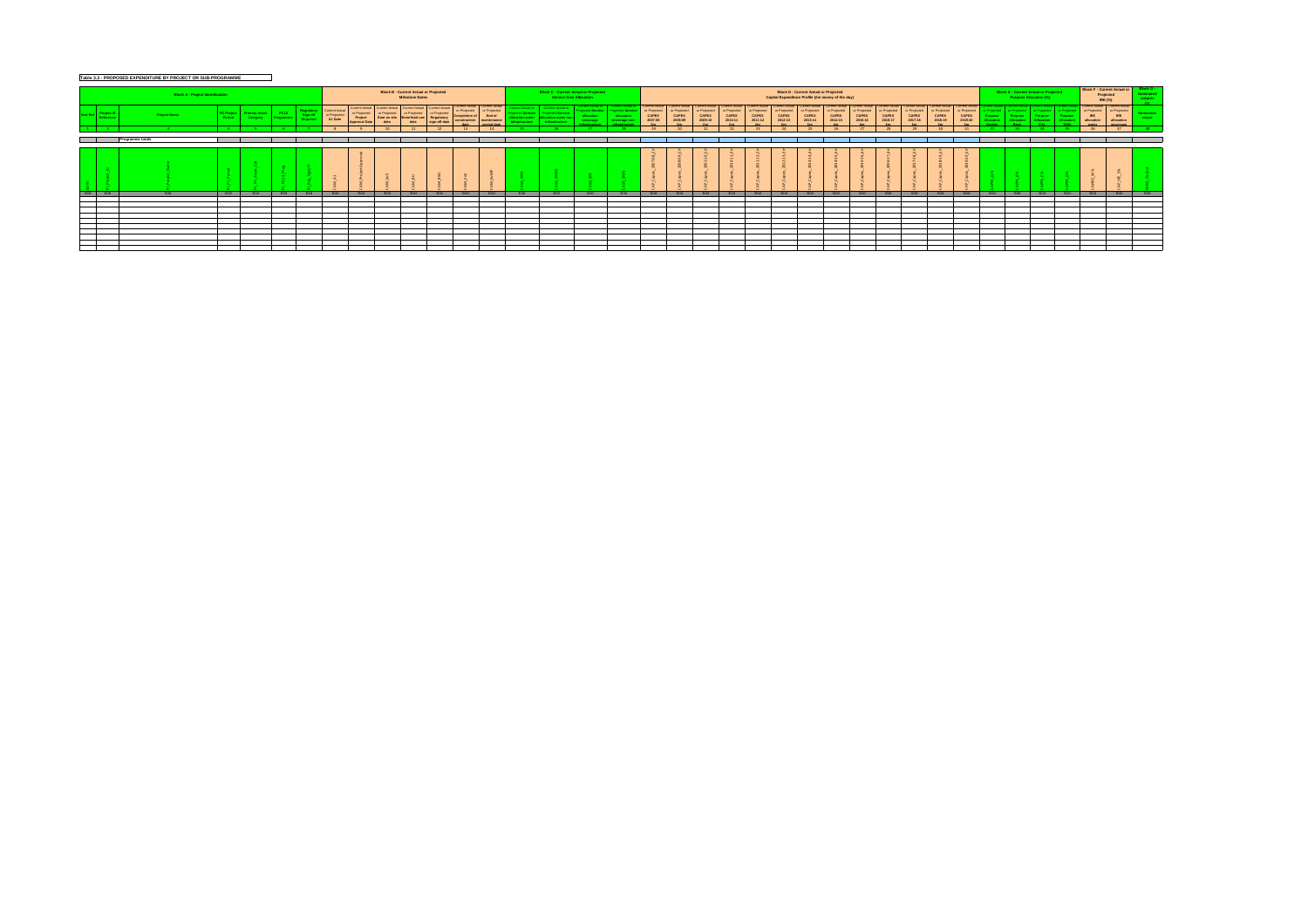|                | <b>Line description</b>                                            | <b>Units</b> | <b>DP</b>    |         | <b>PC10</b> |         |         | <b>PC13</b> |         |         | <b>PC15</b> |         |         |
|----------------|--------------------------------------------------------------------|--------------|--------------|---------|-------------|---------|---------|-------------|---------|---------|-------------|---------|---------|
|                |                                                                    |              |              | 2010-11 | 2011-12     | 2012-13 | 2013-14 | 2014-15     | 2015-16 | 2016-17 | 2017-18     | 2018-19 | 2019-20 |
|                |                                                                    |              |              |         |             |         |         |             |         |         |             |         |         |
| A              | <b>Water service</b>                                               |              |              |         |             |         |         |             |         |         |             |         |         |
|                | Non-infrastructure maintenance (gross of grants and contributions) | £m           | 3            |         |             |         |         |             |         |         |             |         |         |
| 2              | nfrastructure renewals expenditure (gross)                         | £m           | 3            |         |             |         |         |             |         |         |             |         |         |
| 3              | Capital expenditure - quality enhancement programme                | £m           | $\mathbf{3}$ |         |             |         |         |             |         |         |             |         |         |
|                | Capital expenditure - customer service                             | £m           | $\mathbf{3}$ |         |             |         |         |             |         |         |             |         |         |
| -5             | Capital expenditure - supply demand balance                        | £m           | 3            |         |             |         |         |             |         |         |             |         |         |
| 6              | Gross capital expenditure - water service                          | £m           | $\mathbf{3}$ |         |             |         |         |             |         |         |             |         |         |
|                |                                                                    |              |              |         |             |         |         |             |         |         |             |         |         |
| B              | <b>Sewerage Service</b>                                            |              |              |         |             |         |         |             |         |         |             |         |         |
| $\overline{7}$ | Non-infrastructure maintenance (gross of grants and contributions) | £m           | 3            |         |             |         |         |             |         |         |             |         |         |
| 8              | Infrastructure renewals expenditure (gross)                        | £m           | 3            |         |             |         |         |             |         |         |             |         |         |
| 9              | Capital expenditure - quality enhancement programme                | £m           | 3            |         |             |         |         |             |         |         |             |         |         |
| 10             | Capital expenditure - customer service                             | £m           | 3            |         |             |         |         |             |         |         |             |         |         |
|                | Capital expenditure - supply demand balance                        | £m           | 3            |         |             |         |         |             |         |         |             |         |         |
| 12             | Gross capital expenditure - sewerage service                       | £m           | 3            |         |             |         |         |             |         |         |             |         |         |
|                |                                                                    |              |              |         |             |         |         |             |         |         |             |         |         |
| $\mathbf c$    | Gross capital expenditure total                                    |              |              |         |             |         |         |             |         |         |             |         |         |
| 13             | Gross capital expenditure total                                    | £m           | 3            |         |             |         |         |             |         |         |             |         |         |

|   | Line description                                                    | Units | <b>DP</b> |         | <b>PC10</b> |         |         | <b>PC13</b> |         |         | <b>PC15</b> |         |         |
|---|---------------------------------------------------------------------|-------|-----------|---------|-------------|---------|---------|-------------|---------|---------|-------------|---------|---------|
|   |                                                                     |       |           | 2010-11 | 2011-12     | 2012-13 | 2013-14 | 2014-15     | 2015-16 | 2016-17 | 2017-18     | 2018-19 | 2019-20 |
|   |                                                                     |       |           |         |             |         |         |             |         |         |             |         |         |
| A | Capital expenditure                                                 |       |           |         |             |         |         |             |         |         |             |         |         |
|   | Capital expenditure: Maintenance Non-Infrastructure (net of grants) | £m    | 3         |         |             |         |         |             |         |         |             |         |         |
|   | Capital expenditure: Enhancement Non-Infrastructure (net of grants) | £m    | 3         |         |             |         |         |             |         |         |             |         |         |
|   | Capital expenditure: Maintenance Infrastructure (net of grants)     | £m    | 3         |         |             |         |         |             |         |         |             |         |         |
|   | Capital expenditure: Enhancement Infrastructure (net of grants)     | £m    | - 3       |         |             |         |         |             |         |         |             |         |         |
| 5 | Grants and Third Party Contributions                                | £m    | 3         |         |             |         |         |             |         |         |             |         |         |
|   | <b>Total Capital Programme</b>                                      | £m    | $\sim$    |         |             |         |         |             |         |         |             |         |         |

## **Table 3.4.A - GROSS CAPITAL EXPENDITURE SUMMARY**

## **Table 3.4.B - NET CAPITAL EXPENDITURE SUMMARY (Financial Model Table A3)**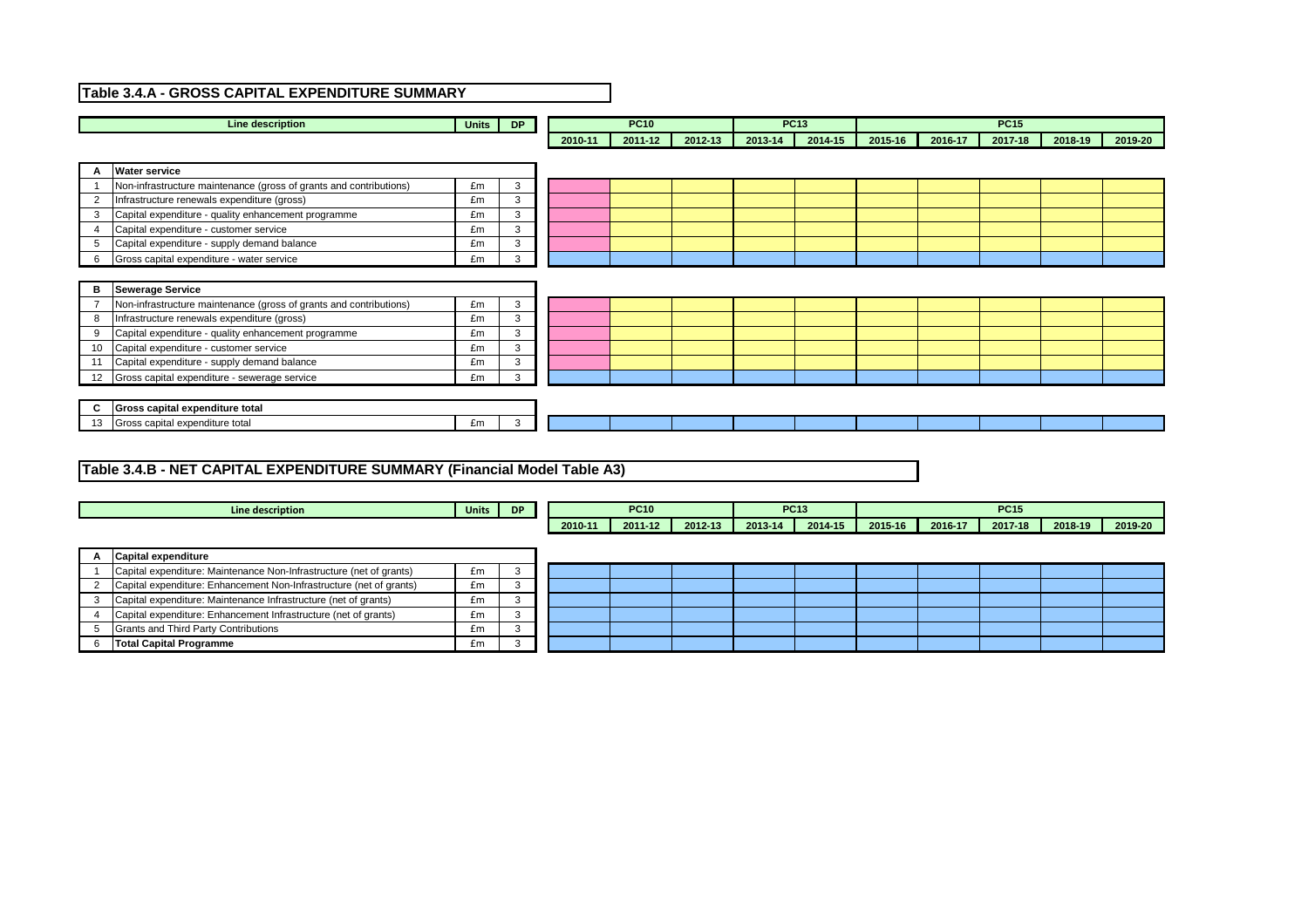| <b>Line description</b>                                                                 | <b>Units</b> | <b>DP</b>      |         | <b>PC10</b> |         |         | <b>PC13</b> |         |         | <b>PC15</b> |         |         |
|-----------------------------------------------------------------------------------------|--------------|----------------|---------|-------------|---------|---------|-------------|---------|---------|-------------|---------|---------|
|                                                                                         |              |                | 2010-11 | 2011-12     | 2012-13 | 2013-14 | 2014-15     | 2015-16 | 2016-17 | 2017-18     | 2018-19 | 2019-20 |
|                                                                                         |              |                |         |             |         |         |             |         |         |             |         |         |
| Water Service - Maintenance grants and contributions                                    |              |                |         |             |         |         |             |         |         |             |         |         |
| MNI - grants and contributions.                                                         | £m           | $\mathbf{3}$   |         |             |         |         |             |         |         |             |         |         |
| Infrastructure renewals grants and contributions.<br>$\overline{2}$                     | £m           | $\mathbf{3}$   |         |             |         |         |             |         |         |             |         |         |
| 3<br>Total maintenance grants and contributions                                         | £m           | $\mathbf{3}$   |         |             |         |         |             |         |         |             |         |         |
|                                                                                         |              |                |         |             |         |         |             |         |         |             |         |         |
| Water Service - Enhancement grants and contributions<br>В                               |              |                |         |             |         |         |             |         |         |             |         |         |
| Infrastructure charge receipts - new connections<br>$\overline{4}$                      | £m           | $\mathbf{3}$   |         |             |         |         |             |         |         |             |         |         |
| Enhancement requisitions, grants and contributions<br>5                                 | £m           | $\mathbf{3}$   |         |             |         |         |             |         |         |             |         |         |
| Other categories of capital grants and contributions to be added by NI<br>6.1<br>Water  | £m           | 3              |         |             |         |         |             |         |         |             |         |         |
| Total enhancement capital grants and contributions                                      | £m           | $\mathbf{3}$   |         |             |         |         |             |         |         |             |         |         |
|                                                                                         |              |                |         |             |         |         |             |         |         |             |         |         |
| <b>Water Service - Deferred credits</b><br>$\mathbf c$                                  |              |                |         |             |         |         |             |         |         |             |         |         |
| Capital grants and contributions transferred to deferred credits<br>8                   | £m           | $\mathbf{3}$   |         |             |         |         |             |         |         |             |         |         |
|                                                                                         |              |                |         |             |         |         |             |         |         |             |         |         |
| Sewerage Service - Maintenance grants and contributions<br>D                            |              |                |         |             |         |         |             |         |         |             |         |         |
| MNI - grants and contributions.<br>9                                                    | £m           | $\mathbf{3}$   |         |             |         |         |             |         |         |             |         |         |
| Infrastructure renewals grants and contributions.<br>10                                 | £m           | $\mathbf{3}$   |         |             |         |         |             |         |         |             |         |         |
| Total maintenance grants and contributions<br>11                                        | £m           | 3 <sup>1</sup> |         |             |         |         |             |         |         |             |         |         |
|                                                                                         |              |                |         |             |         |         |             |         |         |             |         |         |
| Sewerage Service - Enhancement grants and contributions<br>E.                           |              |                |         |             |         |         |             |         |         |             |         |         |
| 12<br>Infrastructure charge receipts - new connections                                  | £m           | $\mathbf{3}$   |         |             |         |         |             |         |         |             |         |         |
| Enhancement requisitions, grants and contributions<br>13                                | £m           | $\mathbf{3}$   |         |             |         |         |             |         |         |             |         |         |
| Other categories of capital grants and contributions to be added by NI<br>14.1<br>Water | £m           | 3              |         |             |         |         |             |         |         |             |         |         |
| Total enhancement capital grants and contributions<br>15                                | £m           | $\mathbf{3}$   |         |             |         |         |             |         |         |             |         |         |
|                                                                                         |              |                |         |             |         |         |             |         |         |             |         |         |
| <b>Sewerage Service - Deferred credits</b><br>F.                                        |              |                |         |             |         |         |             |         |         |             |         |         |
| Capital grants and contributions transferred to deferred credits<br>16                  | £m           | $\mathbf{3}$   |         |             |         |         |             |         |         |             |         |         |
|                                                                                         |              |                |         |             |         |         |             |         |         |             |         |         |
| Totals for the Water and Sewerage Services<br>G                                         |              |                |         |             |         |         |             |         |         |             |         |         |
| 17<br>Total enhancement capital grants and contributions                                | £m           | $\mathbf{3}$   |         |             |         |         |             |         |         |             |         |         |

## **Table 3.5 - CAPITAL GRANTS AND CONTRIBUTIONS**

18 Total capital grants and contributions transferred to deferred credits **Em** 3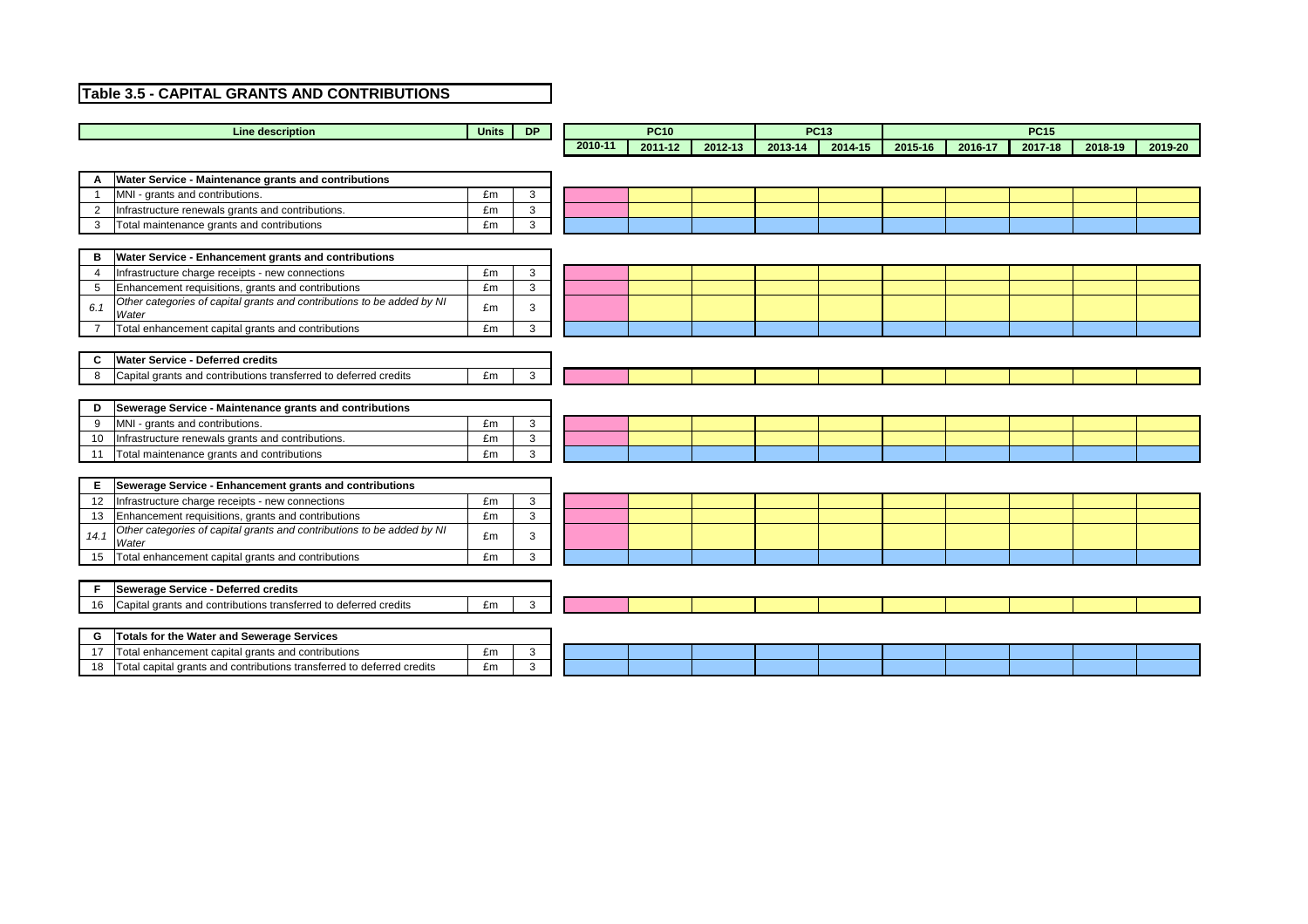| Table 3.6A - ADDITIONAL OPEX from CAPEX                |          |   |         |             |         |         |             |         |         |             |         |         |
|--------------------------------------------------------|----------|---|---------|-------------|---------|---------|-------------|---------|---------|-------------|---------|---------|
| <b>Line description</b>                                | Units DP |   |         | <b>PC10</b> |         |         | <b>PC13</b> |         |         | <b>PC15</b> |         |         |
|                                                        |          |   | 2010-11 | 2011-12     | 2012-13 | 2013-14 | 2014-15     | 2015-16 | 2016-17 | 2017-18     | 2018-19 | 2019-20 |
| <b>OPEX from CAPEX in nominal prices</b>               |          |   |         |             |         |         |             |         |         |             |         |         |
| Additional OPEX arising from Water Service projects    | £m       | 3 |         |             |         |         |             |         |         |             |         |         |
| Additional OPEX arising from Sewerage Service projects | £m       | 3 |         |             |         |         |             |         |         |             |         |         |
| Total additional OPEX                                  | £m       |   |         |             |         |         |             |         |         |             |         |         |
| <b>OPEX from CAPEX in 2010-11 prices</b><br>B          |          |   |         |             |         |         |             |         |         |             |         |         |
| Additional OPEX arising from Water Service projects    | £m       | 3 |         |             |         |         |             |         |         |             |         |         |
| Additional OPEX arising from Sewerage Service projects | £m       | 3 |         |             |         |         |             |         |         |             |         |         |
| Total additional OPEX from CAPEX in 2010-11 prices     | £m       | 3 |         |             |         |         |             |         |         |             |         |         |

| A<br>Ref |                            |           | <b>PC10</b>       |             | <b>PC13</b> |             |             | <b>PC15</b> |                 |         | $\overline{\phantom{a}}$ Start date | <b>Power</b> | Rates | Sludge Chemicals | Staff | Other | Total | Sub-Prog Water Sewerage |  |
|----------|----------------------------|-----------|-------------------|-------------|-------------|-------------|-------------|-------------|-----------------|---------|-------------------------------------|--------------|-------|------------------|-------|-------|-------|-------------------------|--|
|          | <b>PROJECT</b><br>UNITS DP | $2010-11$ | $2011-12$ 2012-13 | $2013 - 14$ | $2014 - 15$ | $2015 - 16$ | $2016 - 17$ |             | 2017-18 2018-19 | 2019-20 |                                     |              |       |                  |       |       |       |                         |  |
|          |                            |           |                   |             |             |             |             |             |                 | 14      |                                     |              |       |                  |       |       |       |                         |  |
|          | £m                         |           |                   |             |             |             |             |             |                 |         |                                     |              |       |                  |       |       |       |                         |  |
|          | £m                         |           |                   |             |             |             |             |             |                 |         |                                     |              |       |                  |       |       |       |                         |  |
|          | £m                         |           |                   |             |             |             |             |             |                 |         |                                     |              |       |                  |       |       |       |                         |  |
|          | £m                         |           |                   |             |             |             |             |             |                 |         |                                     |              |       |                  |       |       |       |                         |  |
|          | £m                         |           |                   |             |             |             |             |             |                 |         |                                     |              |       |                  |       |       |       |                         |  |
|          | £m                         |           |                   |             |             |             |             |             |                 |         |                                     |              |       |                  |       |       |       |                         |  |
|          | £m                         |           |                   |             |             |             |             |             |                 |         |                                     |              |       |                  |       |       |       |                         |  |
|          | £m                         |           |                   |             |             |             |             |             |                 |         |                                     |              |       |                  |       |       |       |                         |  |
|          | £m                         |           |                   |             |             |             |             |             |                 |         |                                     |              |       |                  |       |       |       |                         |  |
|          | £m                         |           |                   |             |             |             |             |             |                 |         |                                     |              |       |                  |       |       |       |                         |  |
|          |                            |           |                   |             |             |             |             |             |                 |         |                                     |              |       |                  |       |       |       |                         |  |

## **Table 3.6B - ADDITIONAL OPEX - SUPPORTING PROJECT INFORMATION**

| <b>Water</b><br>Service | <b>Sewerage</b><br><b>Service</b> |
|-------------------------|-----------------------------------|
| 24                      | 25                                |
|                         |                                   |
|                         |                                   |
|                         |                                   |
|                         |                                   |
|                         |                                   |
|                         |                                   |
|                         |                                   |
|                         |                                   |
|                         |                                   |
|                         |                                   |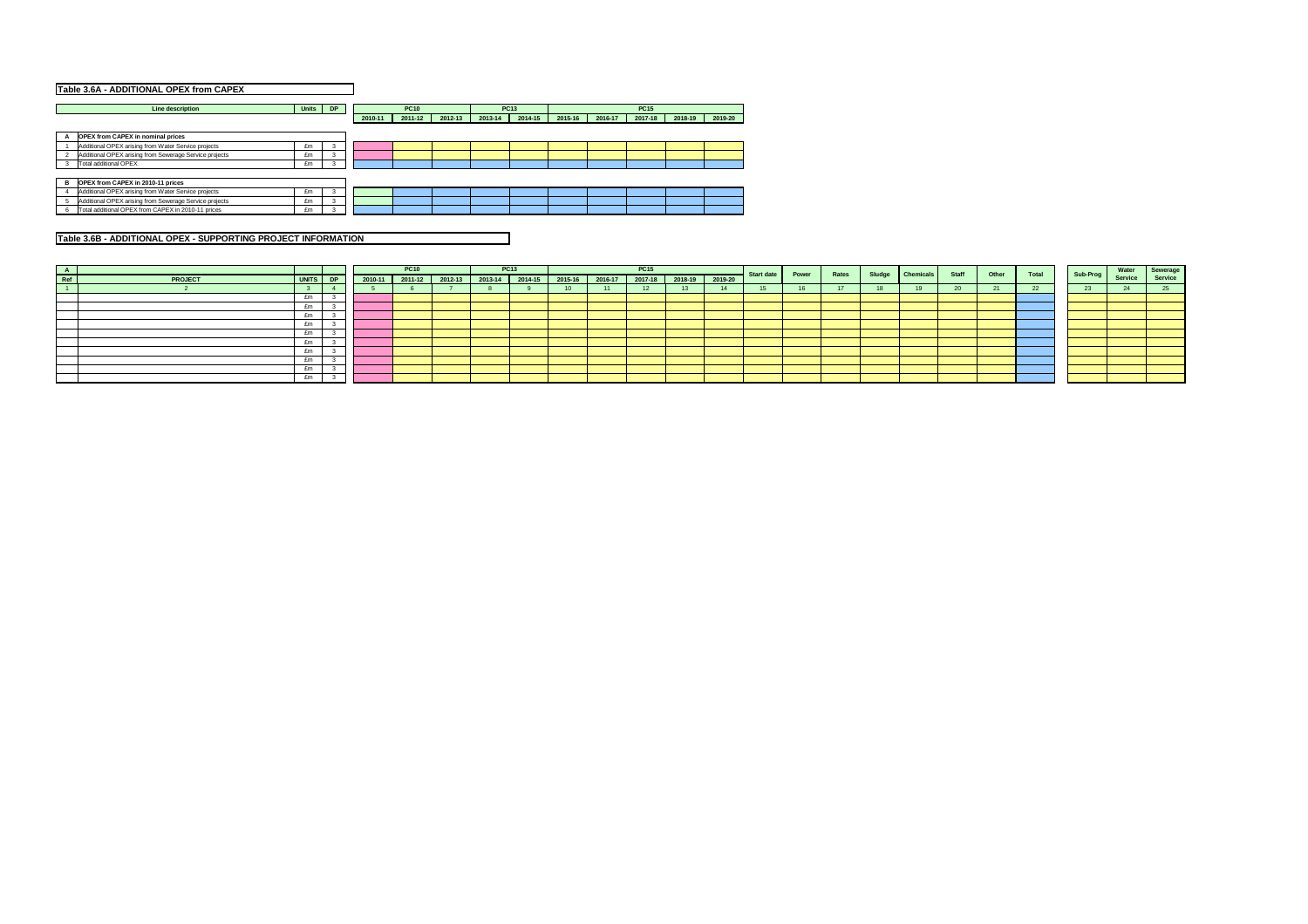## **Table 4.1 - Water Provision and Service Outputs**

**Units DP PC13 MP Target**

| A              | <b>Consumer Service</b>                                                                 |      |                |     |
|----------------|-----------------------------------------------------------------------------------------|------|----------------|-----|
|                | DG2 Properties at risk of low pressure removed from the risk register by company action | nr   | 0              |     |
| $\mathbf{2}$   | DG2 Properties receiving pressure below the reference level at end of year              | nr   | 0              | N   |
| 3a             | DG3 Supply interruptions > 6hrs (unplanned and unwarned)                                | $\%$ | $\overline{2}$ | N   |
| 3              | DG3 Supply interruptions > 12hrs (unplanned and unwarned)                               | $\%$ | $\overline{2}$ |     |
| 3 <sub>b</sub> | DG3 Supply interruptions > 24hrs (unplanned and unwarned)                               | $\%$ | $\overline{2}$ | N   |
| 4              | DG3 Supply interruptions (overall performance score)                                    | nr   | $\overline{2}$ |     |
| 5              | DG6 % billing contacts dealt with within 5 working days                                 | $\%$ |                |     |
| 6              | DG7 % written complaints dealt with within 10 working days                              | $\%$ |                |     |
| 7              | DG8 % metered customers received bill based on a meter reading                          | $\%$ |                |     |
| 8              | Call Handling Satisfaction score (1-5)                                                  | nr   | $\overline{2}$ |     |
| 9              | DG9 % Calls not abandoned                                                               | $\%$ |                |     |
| 10             | DG9 % calls not receiving the engaged tone                                              | $\%$ |                |     |
| 11             | Overall Performance Assessment (OPA) score (11 Measures)                                | nr   | $\Omega$       |     |
|                | 11a Overall Performance Assessment (OPA) score (16 Measures)                            | nr   | $\Omega$       | tbc |
| 12             | Total Leakage                                                                           | MI/d | 2              |     |
| 13             | Security of supply index                                                                | nr   | $\Omega$       |     |
| 14             | Power usage                                                                             | GWh  | $\Omega$       |     |
|                | 15   Percentage of NI Water's power usage derived from renewable sources                | %    | 2              |     |

#### **2010-11 2011-12 2012-13 2013-14 2014-15 PC10 PC13**

| в | <b>Quality Water</b>                                             |    |    |
|---|------------------------------------------------------------------|----|----|
|   | 16  % mean zonal compliance with drinking water regulations      | %  |    |
|   | 17   Operational Performance Index (Turbidity, Iron & Manganese) | nr |    |
|   | <b>17a</b>  % Mean Zonal Compliance for Turbidity                | %  | N. |
|   | <b>17b</b>  % Mean Zonal Compliance for Iron                     | %  | N  |
|   | <b>17c</b>  % Mean Zonal Compliance for Manganese                | %  | N  |
|   | 18 % Service Reservoirs with coliforms in >5% samples            | %  |    |

|    | <b>Water Outputs</b>                                                                                         |    |  |
|----|--------------------------------------------------------------------------------------------------------------|----|--|
|    | 19   Water mains activity - Length of new, renewed or relined mains                                          | km |  |
|    | <b>19a</b> Water mains activity - Length of new water mains                                                  | km |  |
|    | <b>19b</b> Water mains activity - Length of renovated water mains                                            | km |  |
|    | <b>19c</b> Water mains activity - Length of replaced water mains                                             | km |  |
|    | 20 Completion of nominated trunk main schemes                                                                | nr |  |
| 21 | Completion of nominated water treatment works schemes                                                        | nr |  |
|    | 22 Completion of nominated improvements to increase the capacity of service reservoirs and clear water tanks | nr |  |

|           | .<br><b>viceabilit</b>                                                      |     |  |
|-----------|-----------------------------------------------------------------------------|-----|--|
| nn.<br>Lυ | ∵ infrastructure serviceabilitv<br>Water                                    | ext |  |
| 24        | .<br>n-infrastructure serviceabilitv<br>$n^{\prime}$<br><b>Water</b><br>ாமா | ext |  |

|  | 012-13 2013-14 2014-15 |  |  |
|--|------------------------|--|--|

**Line description**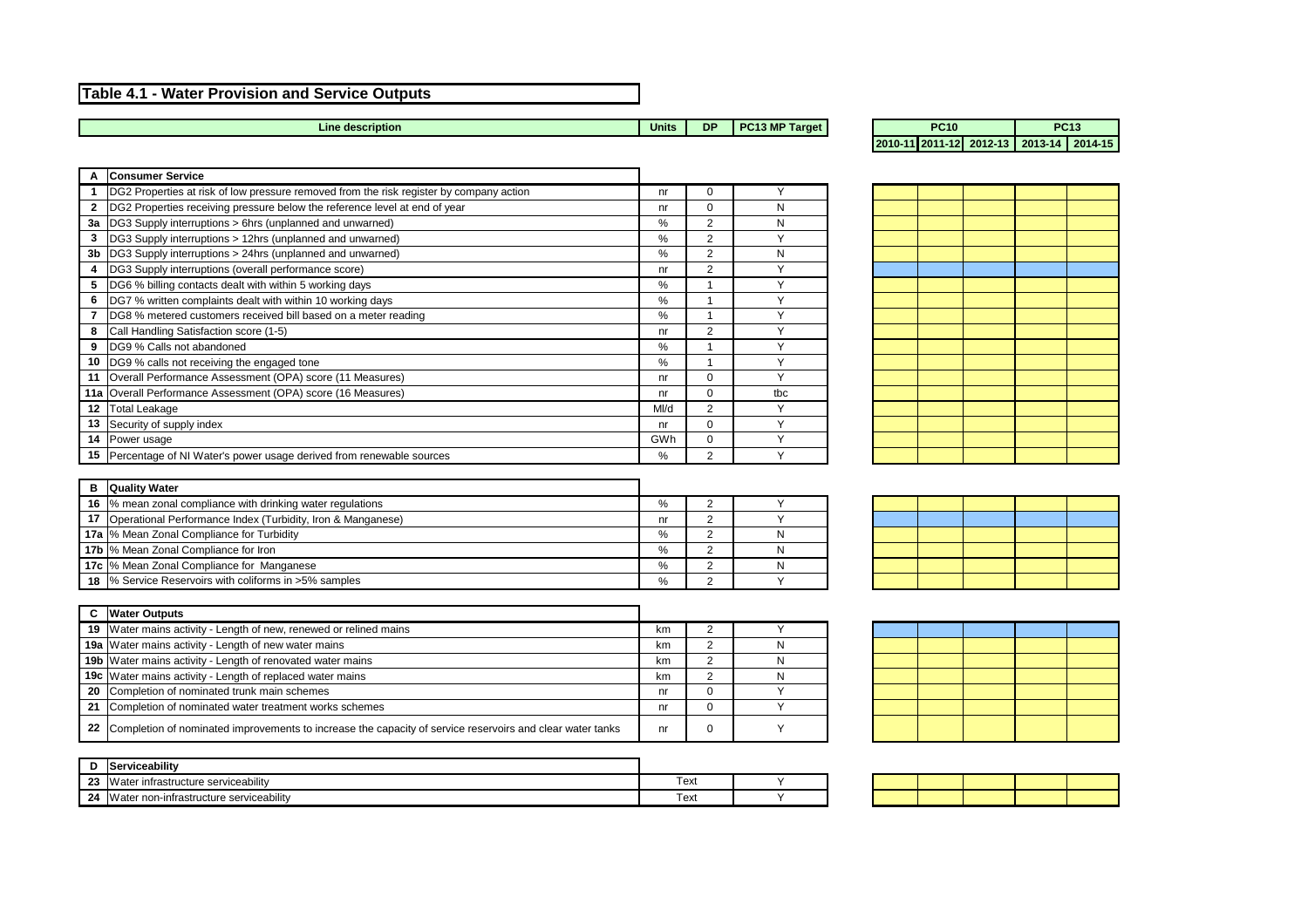## **Table 4.2 - Sewerage Provision and Service Outputs**

| A   | <b>Consumer Service Sewerage</b>                                                                                       |     |                |           |  |  |
|-----|------------------------------------------------------------------------------------------------------------------------|-----|----------------|-----------|--|--|
|     | DG5 Properties at risk of flooding - number removed from 1 in 10 and 2 in 10 risk register by company action           | nr  | 0              |           |  |  |
| 2   | DG5 Properties on the 1 in 10 or 2 in 10 risk register at the end of the year                                          | nr  | 0              | N         |  |  |
| В   | <b>Quality Sewerage</b>                                                                                                |     |                |           |  |  |
| 3   | % of WWTWs discharges compliant with numeric consents                                                                  | %   |                |           |  |  |
| 4   | % of total p.e. served by WWTWs compliant with numeric consents                                                        | %   | 2              |           |  |  |
| 5   | Small WWTW compliance                                                                                                  | tbc | tbc            | tbc       |  |  |
| 6   | Number of high and medium pollution incidents attributable to NI Water                                                 | nr  | 0              |           |  |  |
|     | <b>Sewerage Outputs</b>                                                                                                |     |                |           |  |  |
|     |                                                                                                                        |     |                |           |  |  |
|     | Sewerage activity - Length of sewers replaced or renovated                                                             | km  | 2              |           |  |  |
| 7a  | Sewerage activity - Length of new sewers                                                                               | km  | $\overline{2}$ | N         |  |  |
| 7b  | Sewerage activity - Length of sewers renovated                                                                         | km  | $\overline{2}$ | N         |  |  |
| 7c  | Sewerage activity - Length of sewers replaced                                                                          | km  | $\overline{2}$ | N         |  |  |
| 8   | Delivery of improvements to nominated UIDs as part of a defined programme of work                                      | nr  | 0              | $\sqrt{}$ |  |  |
| 9   | Delivery of improvements to nominated WWTWs as part of a defined programme of work                                     | nr  | 0              |           |  |  |
| 10  | Small wastewater treatment works delivered as part of the rural wastewater investment programme                        | nr  | $\Omega$       |           |  |  |
| 10a | Investment in improvements to small wastewater treatment works as part of the rural wastewater investment<br>programme | £m  |                | N         |  |  |
|     |                                                                                                                        |     |                |           |  |  |
| D   | Serviceability                                                                                                         |     |                |           |  |  |

| <b>PC10</b> |  |  | <b>PC13</b> |                                         |  |  |
|-------------|--|--|-------------|-----------------------------------------|--|--|
|             |  |  |             | 2010-11 2011-12 2012-13 2013-14 2014-15 |  |  |

| Line description | <b>Units</b> | <b>DP</b> | PC13 MP Target |  |
|------------------|--------------|-----------|----------------|--|
|------------------|--------------|-----------|----------------|--|

|  | o and the contract of the con- |  |
|--|--------------------------------|--|
|  |                                |  |
|  |                                |  |

|                  | iserviceability                                                            |      |  |
|------------------|----------------------------------------------------------------------------|------|--|
| - -              | .<br>serviceability<br>$\sim$ no $\sim$<br><b>infrastructure</b><br>ינים ה | Text |  |
| <u>ап</u><br>. . | , serviceabilitv<br>-infrastructure<br>nnn<br>veraut                       | Text |  |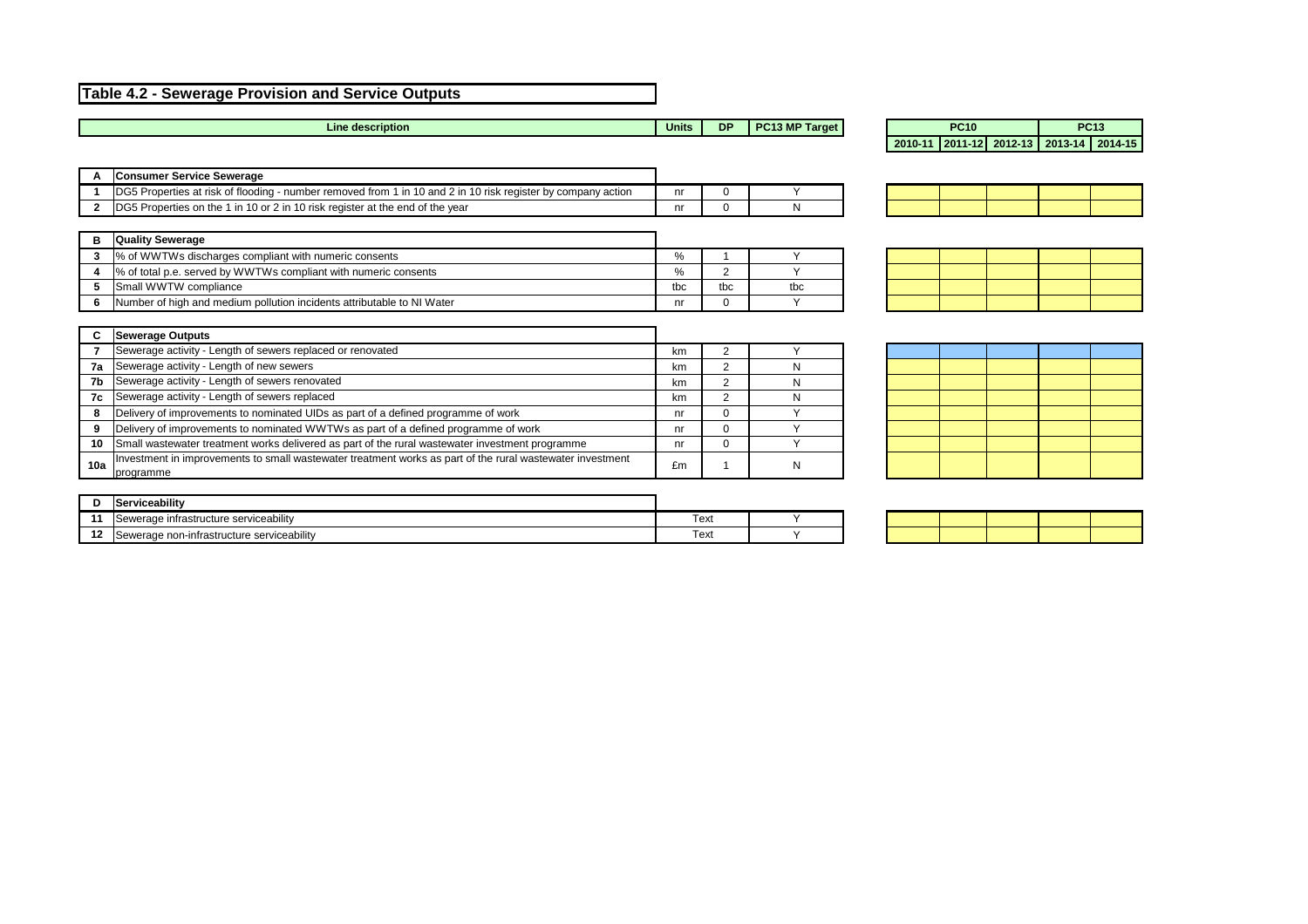## **Table 4.3 - Overall Performance Assessment**

**Line description** 

**Units DP**

|                                   | and the control of the control of | and the state of the state of                                                                                       | <u> 1989 - Johann Barnett, fransk politiker (</u>                                                                                                                                                                                                                         |     |
|-----------------------------------|-----------------------------------|---------------------------------------------------------------------------------------------------------------------|---------------------------------------------------------------------------------------------------------------------------------------------------------------------------------------------------------------------------------------------------------------------------|-----|
|                                   |                                   |                                                                                                                     |                                                                                                                                                                                                                                                                           |     |
| _______                           |                                   | <u> La Carlo de Carlo de Carlo de Carlo de Carlo de Carlo de Carlo de Carlo de Carlo de Carlo de Carlo de Carlo</u> | and the control of the control of<br><u> The Common Section of the Common Section of the Common Section of the Common Section of the Common Section of the Common Section of the Common Section of the Common Section of the Common Section of the Common Section of </u> | ___ |
|                                   |                                   | the contract of the contract of the contract of the contract of the contract of the contract of the contract of     |                                                                                                                                                                                                                                                                           |     |
| and the control of the control of |                                   |                                                                                                                     | <u> The Communication of the Communication of the Communication of the Communication of the Communication of the Communication of the Communication of the Communication of the Communication of the Communication of the Commun</u>                                      |     |
|                                   |                                   |                                                                                                                     |                                                                                                                                                                                                                                                                           |     |
|                                   |                                   |                                                                                                                     | __                                                                                                                                                                                                                                                                        |     |

| <b>PC10</b> |                                         |  | <b>PC13</b> |  |
|-------------|-----------------------------------------|--|-------------|--|
|             | 2010-11 2011-12 2012-13 2013-14 2014-15 |  |             |  |

| A               | <b>Water Supply</b>                                                    |      |                |
|-----------------|------------------------------------------------------------------------|------|----------------|
|                 | DG2 Properties Receiving Pressure/Flow below Reference Level           |      |                |
| 1               | Total connected properties at year end                                 | 000  |                |
| 2               | Properties below reference level at end of year                        | nr   | 0              |
| 3               | % of total properties at risk of low pressure (OPA Low pressure value) | %    | $\overline{2}$ |
|                 | DG3 Properties affected by Unplanned Interruptions                     |      |                |
| 4               | More than 6 hours                                                      | nr   | $\mathbf 0$    |
| 5               | More than 12 hours                                                     | nr   | 0              |
| 6               | More than 24 hours                                                     | nr   | 0              |
| 7               | Total connected properties at year end                                 | nr   | 0              |
| 8               | OPA supply interruption value                                          | nr   | $\overline{2}$ |
|                 | <b>Drinking Water Quality</b>                                          |      |                |
| 9               | % Mean Zonal Compliance for Iron                                       | %    | $\overline{2}$ |
| 10              | % Mean Zonal Compliance for Manganese                                  | $\%$ | $\overline{2}$ |
| 11              | % Mean Zonal Compliance for Aluminium                                  | $\%$ | $\overline{2}$ |
| 12 <sup>2</sup> | % Mean Zonal Compliance for Turbidity                                  | $\%$ | 2              |
| 13              | % Mean Zonal Compliance for Faecal Coliforms                           | $\%$ | 2              |
| 14              | % Mean Zonal Compliance for Trihalomethanes                            | $\%$ | $\overline{2}$ |
| 15              | Average Overall MZC figure (Drinking Water Quality OPA value)          | nr   | $\overline{2}$ |

| B  | <b>Sewerage Service</b>                                                                     |      |                |
|----|---------------------------------------------------------------------------------------------|------|----------------|
|    | <b>DG5 Sewer Flooding - Overloaded</b>                                                      |      |                |
| 16 | Flooding incidents in the year (overloaded sewers)                                          | nr   | 0              |
| 17 | Flooding incidents (overloaded sewers attributed to severe weather)                         | nr   | 0              |
| 18 | Number of domestic properties connected to sewerage system                                  | 000  |                |
| 19 | % of domestic properties flooded by overloaded sewers (Overloaded sewers OPA value)         | %    | $\overline{2}$ |
|    | <b>DG5 Sewer Flooding - Other Causes</b>                                                    |      |                |
| 20 | Flooding incidents (other causes - equipment failures)                                      | nr   | $\Omega$       |
| 21 | Flooding incidents (other causes - blockages)                                               | nr   | 0              |
| 22 | Flooding incidents (other causes - collapses)                                               | nr   | 0              |
| 23 | Number of domestic properties connected to sewerage system                                  | 000  |                |
| 24 | % of domestic properties flooded by other causes (Other causes OPA value)                   | $\%$ | 2              |
|    | DG5 Properties on the Flooding Register                                                     |      |                |
| 25 | 2 in 10 register at end of year                                                             | nr   | $\Omega$       |
| 26 | Removed by company action                                                                   | nr   | 0              |
| 27 | 1 in 10 register at end of year                                                             | nr   | 0              |
| 28 | Number of domestic properties connected to sewerage system                                  | 000  | 1              |
| 29 | % of domestic properties considered to be at risk of flooding by sewage (At risk OPA value) | $\%$ | 2              |

| C. | <b>Security of Supply</b>                                                                                         |    |                |
|----|-------------------------------------------------------------------------------------------------------------------|----|----------------|
|    | <b>DG4 Hosepipe Restrictions</b>                                                                                  |    |                |
| 30 | Hosepipe restrictions (OPA value)                                                                                 | nr | 0              |
|    | Leakage                                                                                                           |    |                |
| 31 | Leakage (Target)                                                                                                  | nr | 2              |
| 32 | Leakage (Actual)                                                                                                  | nr | $\overline{2}$ |
| 33 | % of Leakage target not met (Leakage OPA value)                                                                   | ℅  | $\overline{2}$ |
|    | <b>Security of Supply - Absolute Performance</b>                                                                  |    |                |
| 34 | Security of supply index - company's actual based on planned level of service (Absolute<br>performance OPA value) | nr | 0              |
|    | Security of Supply - Performance against Target                                                                   |    |                |
| 35 | Security of supply index - planned (target) levels of service                                                     | nr | 0              |
| 36 | Security of supply index – company's actual based on planned level of service                                     | nr | 0              |
| 37 | % of target not met (Performance against target OPA value)                                                        | %  | 2              |

| <b>Contract Contract Contract Contract Contract Contract Contract Contract Contract Contract Contract Contract Co</b><br><b>Service Service</b> | <b>Contract Contract Contract Contract Contract Contract Contract Contract Contract Contract Contract Contract Co</b><br><b>STATE OF STATE OF STATE OF STATE OF STATE OF STATE OF STATE OF STATE OF STATE OF STATE OF STATE OF STATE OF S</b> |  |  |
|-------------------------------------------------------------------------------------------------------------------------------------------------|-----------------------------------------------------------------------------------------------------------------------------------------------------------------------------------------------------------------------------------------------|--|--|
|                                                                                                                                                 |                                                                                                                                                                                                                                               |  |  |
|                                                                                                                                                 |                                                                                                                                                                                                                                               |  |  |
|                                                                                                                                                 |                                                                                                                                                                                                                                               |  |  |
|                                                                                                                                                 |                                                                                                                                                                                                                                               |  |  |
|                                                                                                                                                 |                                                                                                                                                                                                                                               |  |  |
|                                                                                                                                                 |                                                                                                                                                                                                                                               |  |  |
|                                                                                                                                                 |                                                                                                                                                                                                                                               |  |  |

| D  | <b>Customer Service</b>                                                 |      |                |
|----|-------------------------------------------------------------------------|------|----------------|
|    | <b>DG6 - Response to Billing Contacts</b>                               |      |                |
| 38 | Number dealt with within 5 working days                                 | nr   | 0              |
| 39 | Total billing contacts                                                  | nr   | 0              |
| 40 | % of billing contacts answered within 5 working days (DG6 OPA value)    | $\%$ | $\overline{2}$ |
|    | <b>DG7 - Response to Written Complaints</b>                             |      |                |
| 41 | Total written complaints                                                | nr   | $\Omega$       |
| 42 | Number dealt with within 10 working days                                | nr   | $\Omega$       |
| 43 | % of written complaints answered within 10 working days (DG7 OPA value) | $\%$ | $\overline{2}$ |
|    | <b>DG8 - Billing Metered Customers</b>                                  |      |                |
| 44 | Company or customer readings (or both)                                  | nr   | $\Omega$       |
| 45 | Total metered accounts                                                  | nr   | 0              |
| 46 | Metered accounts excluded from indicator                                | nr   | $\Omega$       |
| 47 | % of metered accounts which have meter based bills (DG8 OPA value)      | $\%$ | $\overline{2}$ |
|    | <b>DG9 Telephone Contact</b>                                            |      |                |
| 48 | Total of calls not abandoned                                            | nr   | $\Omega$       |
| 49 | Total calls received on customer contact lines                          | nr   | 0              |
| 50 | % calls not abandoned (0.25 of DG9 OPA value)                           | %    | $\overline{2}$ |
| 51 | All lines busy                                                          | nr   | $\Omega$       |
| 52 | % calls not engaged (0.25 of DG9 OPA value)                             | $\%$ | 2              |
| 53 | Call handling satisfaction (0.5 of DG9 OPA value)                       | nr   | 2              |

| $\mathcal{L}^{\text{max}}_{\text{max}}$ and $\mathcal{L}^{\text{max}}_{\text{max}}$ and $\mathcal{L}^{\text{max}}_{\text{max}}$<br>٠ | the control of the control of the control of the control of the control of the control of the control of the control of the control of the control of the control of the control of the control of the control of the control | and the state of the state of the state of the state of the state of the state of the state of the state of th | <b>STATE OF STATE AND STATE</b><br>$\mathcal{L}^{\text{max}}_{\text{max}}$ and $\mathcal{L}^{\text{max}}_{\text{max}}$ and $\mathcal{L}^{\text{max}}_{\text{max}}$ |  |
|--------------------------------------------------------------------------------------------------------------------------------------|-------------------------------------------------------------------------------------------------------------------------------------------------------------------------------------------------------------------------------|----------------------------------------------------------------------------------------------------------------|--------------------------------------------------------------------------------------------------------------------------------------------------------------------|--|
|                                                                                                                                      |                                                                                                                                                                                                                               |                                                                                                                |                                                                                                                                                                    |  |

| Е  | <b>Environmental Performance</b>                                                                                                      |      |                |
|----|---------------------------------------------------------------------------------------------------------------------------------------|------|----------------|
|    | <b>Pollutions Incidents</b>                                                                                                           |      |                |
| 54 | Number of High & Medium category pollution incidents (Sewage)                                                                         | nr   | $\Omega$       |
| 55 | Equivalent population served (resident)                                                                                               | 000  | 2              |
| 56 | Number of High and Medium sewage incidents per million resident population equivalent (pe)<br>served (H&M sewage incidents OPA value) | nr   | $\overline{2}$ |
| 57 | Number of Low category pollution incidents (Sewage)                                                                                   | nr   | 0              |
| 58 | Number of Low sewage incidents per million resident population equivalent (pe) served (Low<br>sewage incidents OPA value)             | nr   | $\overline{2}$ |
| 59 | Number of High & Medium category pollution incidents (Water)                                                                          | nr   | $\Omega$       |
| 60 | Winter population                                                                                                                     | 000  | 2              |
| 61 | Number of High and Medium water incidents per million resident population served (H&M water<br>incidents OPA value)                   | nr   | 2              |
|    | Sewage - Sludge Disposal                                                                                                              |      |                |
| 62 | Percentage unsatisfactory sludge disposal (Sludge disposal OPA value)                                                                 | $\%$ | $\overline{2}$ |
|    | <b>Sewerage Service - Breach of Consent</b>                                                                                           |      |                |
| 63 | WWTW Discharge consent % compliance (WWTW compliance OPA value)                                                                       | $\%$ | 2              |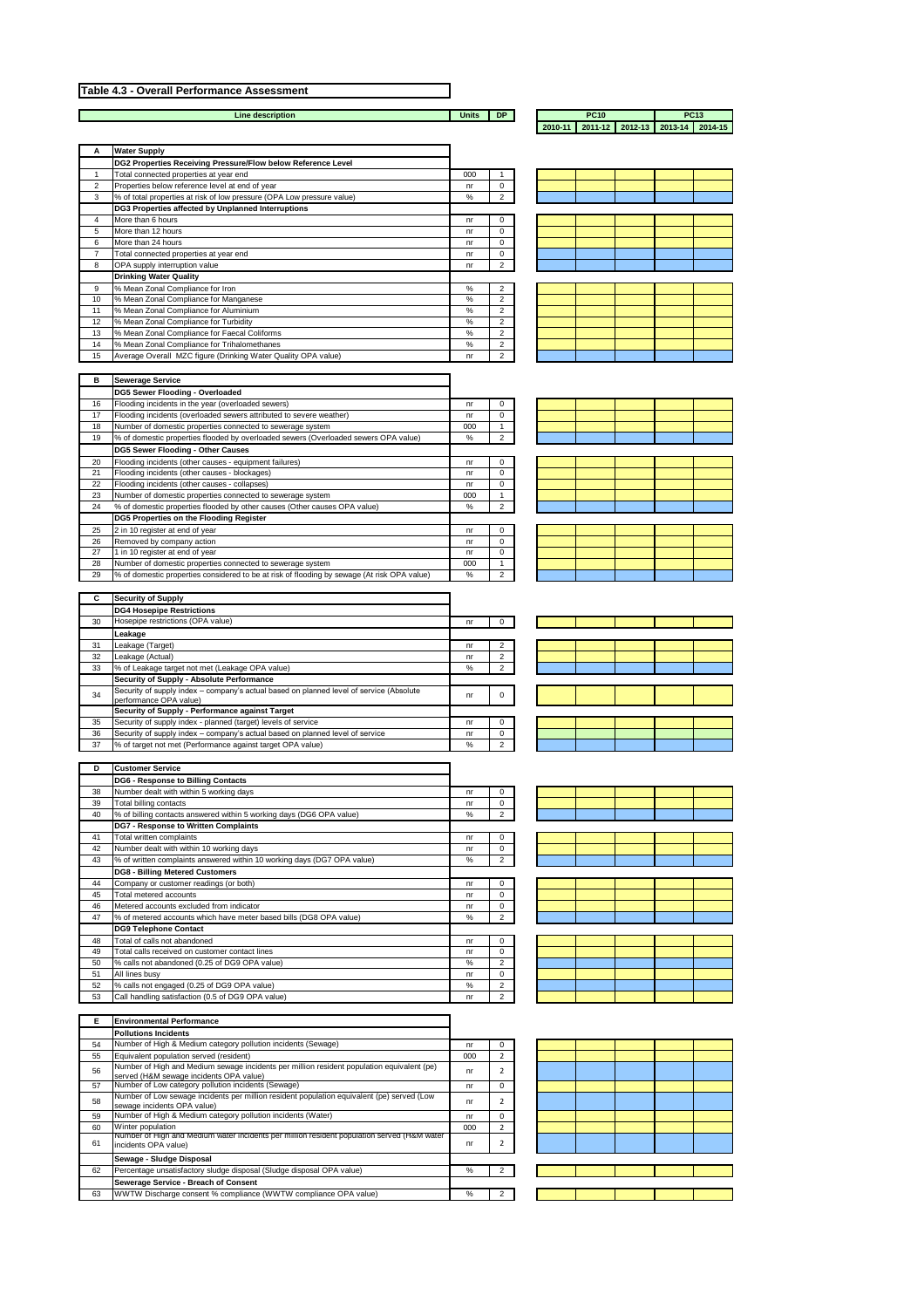| A                              |                     |                            |                                                             |                                                                                         |                                                                 |         | B              |                        |                 |             |                 |             |    |
|--------------------------------|---------------------|----------------------------|-------------------------------------------------------------|-----------------------------------------------------------------------------------------|-----------------------------------------------------------------|---------|----------------|------------------------|-----------------|-------------|-----------------|-------------|----|
|                                |                     | <b>Project Information</b> |                                                             |                                                                                         |                                                                 |         |                | <b>Project Outputs</b> |                 |             |                 |             |    |
| <b>Project ID</b><br>Reference | <b>Project Name</b> | PC13 Programme             | <b>Quality Regulator</b><br><b>Date</b><br>(if appropriate) | <b>Current Actual or</b><br><b>Projected Beneficial</b><br>use date<br>(if appropriate) | PC13 Output<br><b>Output</b><br><b>Units</b><br><b>Ref Code</b> |         | <b>PC10</b>    |                        |                 | <b>PC13</b> |                 | <b>PC15</b> |    |
| PI_Project_ID                  | PI_Project_Name     | PI_PC13_Prog               |                                                             | <b>CAM_BU</b>                                                                           |                                                                 | 2010-11 | 2011-12        | 2012-13                | 2013-14         | $2014 - 15$ | 2015-16         | 2016-17     |    |
|                                | $\mathbf{2}$        | $\mathbf{3}$               | 4                                                           | 5 <sup>5</sup>                                                                          | 6 <sup>1</sup>                                                  |         | 8 <sup>8</sup> | 9                      | 10 <sup>°</sup> | 11          | 12 <sup>°</sup> | 13          | 14 |
|                                |                     |                            |                                                             |                                                                                         |                                                                 |         |                |                        |                 |             |                 |             |    |
|                                |                     |                            |                                                             |                                                                                         |                                                                 |         |                |                        |                 |             |                 |             |    |
|                                |                     |                            |                                                             |                                                                                         |                                                                 |         |                |                        |                 |             |                 |             |    |
|                                |                     |                            |                                                             |                                                                                         |                                                                 |         |                |                        |                 |             |                 |             |    |
|                                |                     |                            |                                                             |                                                                                         |                                                                 |         |                |                        |                 |             |                 |             |    |
|                                |                     |                            |                                                             |                                                                                         |                                                                 |         |                |                        |                 |             |                 |             |    |
|                                |                     |                            |                                                             |                                                                                         |                                                                 |         |                |                        |                 |             |                 |             |    |
|                                |                     |                            |                                                             |                                                                                         |                                                                 |         |                |                        |                 |             |                 |             |    |
|                                |                     |                            |                                                             |                                                                                         |                                                                 |         |                |                        |                 |             |                 |             |    |
|                                |                     |                            |                                                             |                                                                                         |                                                                 |         |                |                        |                 |             |                 |             |    |

Additional rows to be added as necessary

## **Table 4.4 - Outputs delivered by PC13 Capital Projects and Programmes of Work**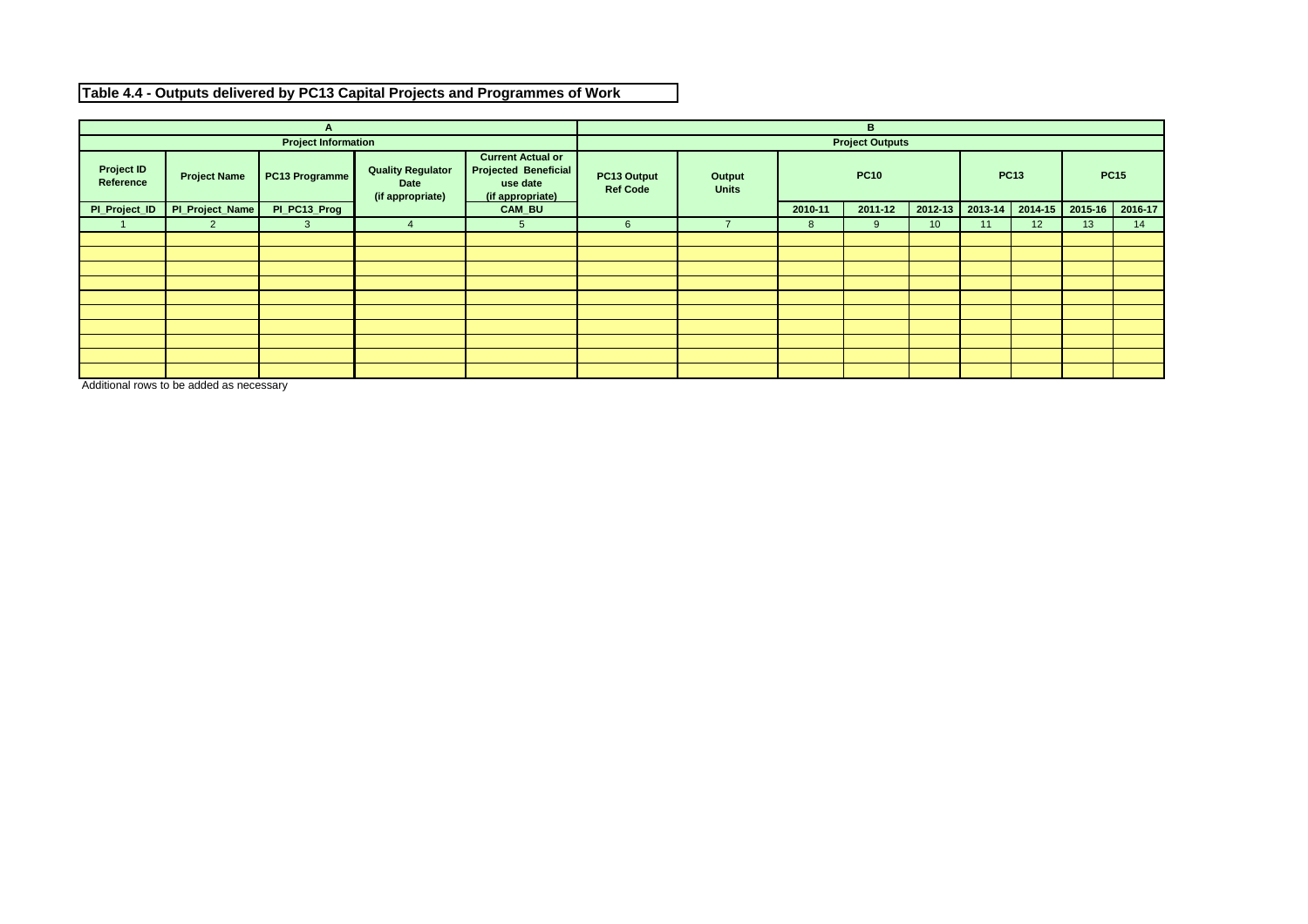#### **Financial Projections**

**Table 5.1 - Charge Caps and Price Limits**

**Units** DP **Line description** 

| $\overline{\mathbf{A}}$ | <b>Charge Caps (from revenue building blocks)</b>      |      |     |
|-------------------------|--------------------------------------------------------|------|-----|
| 1                       | Tariff Basket 1: Measured Water                        | $\%$ | 2dp |
| $\mathbf 2$             | Tariff Basket 2: Measured Sewerage                     | $\%$ | 2dp |
| 3                       | Tariff Basket 3: Unmeasured Water                      | $\%$ | 2dp |
| $\overline{\mathbf{4}}$ | Tariff Basket 4: Unmeasured Sewerage                   | %    | 2dp |
| 5                       | Tariff Basket 5: Trade Effluent                        | %    | 2dp |
|                         |                                                        |      |     |
| $\, {\bf B}$            | <b>Charge Caps (smoothed)</b>                          |      |     |
| $\overline{\mathbf{6}}$ | Tariff Basket 1: Measured Water                        | $\%$ | 2dp |
| 7                       | Tariff Basket 2: Measured Sewerage                     | $\%$ | 2dp |
| 8                       | Tariff Basket 3: Unmeasured Water                      | %    | 2dp |
| $\mathbf{9}$            | Tariff Basket 4: Unmeasured Sewerage                   | %    | 2dp |
| 10                      | Tariff Basket 5: Trade Effluent                        | %    | 2dp |
| $\overline{c}$          | <b>Price Limits</b>                                    |      |     |
| 11                      | Proposed price limit K (including S+U)                 | %    | 2dp |
| 12                      | Water Service indicative "K" (including S+U)           | %    | 2dp |
| 13                      | Sewerage Service indicative "K" (including S+U)        | %    | 2dp |
|                         |                                                        |      |     |
| D                       | <b>Infrastructure charge Limits</b>                    |      |     |
| 14                      | Proposed infrastructure charge limit- water service    | £    | 2dp |
| 15                      | Proposed infrastructure charge limit- sewerage service | £    | 2dp |

| <b>PC10</b> |  |  |                                         | <b>PC13</b> |
|-------------|--|--|-----------------------------------------|-------------|
|             |  |  | 2010-11 2011-12 2012-13 2013-14 2014-15 |             |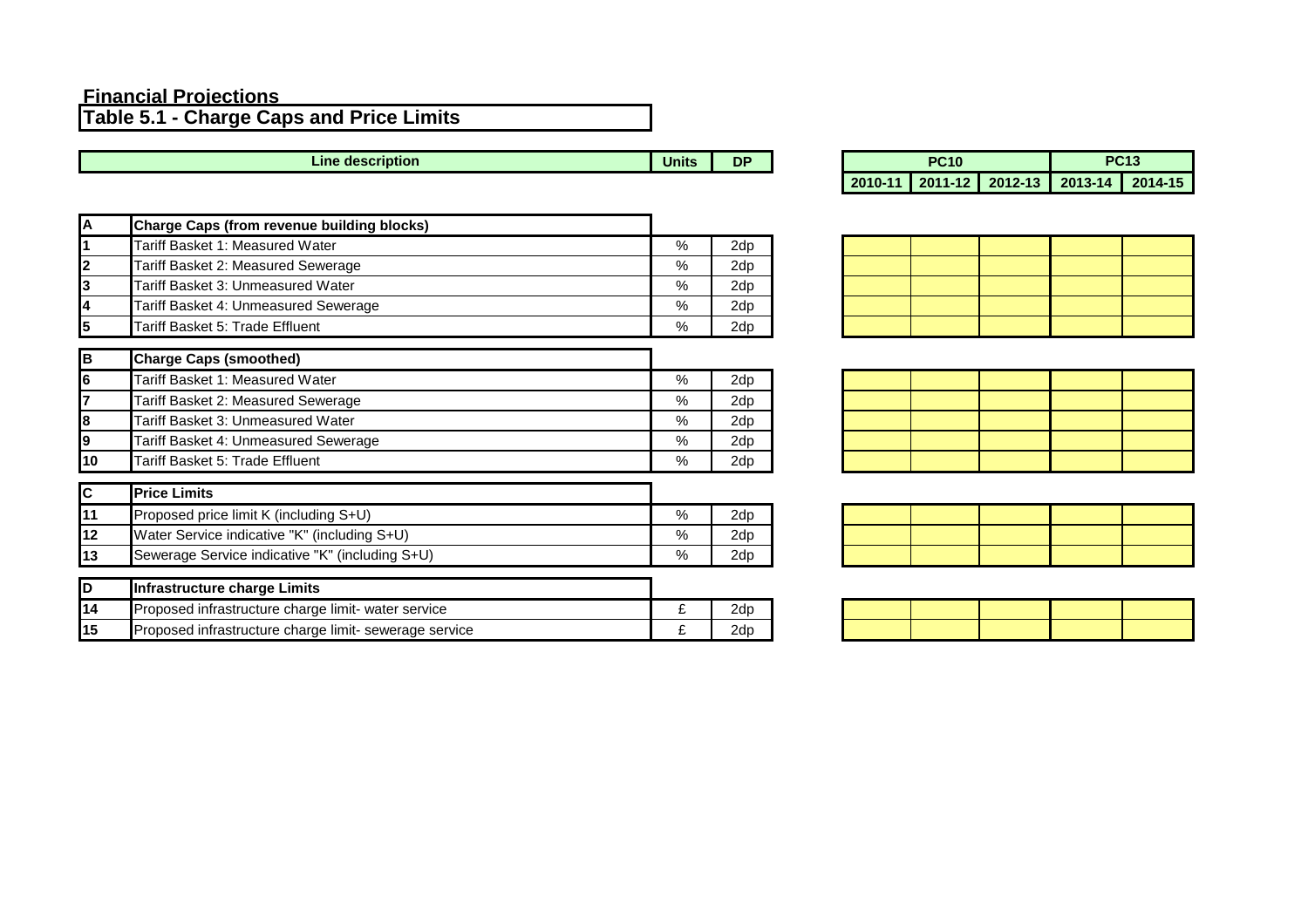| <b>Operating Costs per Financial Model</b>  |    |  |
|---------------------------------------------|----|--|
| Operating costs (Input positive)            | £m |  |
| <b>PPP</b> operating costs (input positive) | £m |  |
| <b>PPP</b> Interest (input positive)        | £m |  |
| Unregulated costs (input positive)          | £m |  |
| <b>Total</b>                                | £m |  |

| lв              | <b>Additions</b>                                     |    |   |
|-----------------|------------------------------------------------------|----|---|
| 6               | Depreciation (input positive)                        | £m | 3 |
| $\overline{7}$  | Infrastructure Renewals Charge (input positive)      | £m | 3 |
| 8               | PPP amortisation (input positive)                    | £m | 3 |
| ଚ<br>ଚ          | Amortisation deferred income (input negative)        | £m | 3 |
| 10              | Profit/loss on disposal (input positive or negative) | £m | 3 |
| 11a             | IFRS capex to opex repairs                           | £m | 3 |
| 11 <sub>b</sub> | Other adjustments- NIW to amend                      | £m | 3 |
| 11c             | Other adjustments- NIW to amend                      | £m | 3 |
| 11d             | Other adjustments- NIW to amend                      | £m | 3 |
| 11e             | Other adjustments- NIW to amend                      | £m | 3 |
| 11f             | Other adjustments- NIW to amend                      | £m | 3 |
| 11g             | Other adjustments- NIW to amend                      | £m | 3 |
| 11h             | Other adjustments- NIW to amend                      | £m | 3 |
| 12              | <b>Total additions</b>                               | £m | 3 |

|                          | £m                        |   |
|--------------------------|---------------------------|---|
| arge (input positive)    | £m                        |   |
| sitive)                  | £m                        |   |
| ne (input negative)      | £m                        |   |
| at positive or negative) | £m                        |   |
|                          | £m                        |   |
| amend                    | £m                        |   |
| amend                    | £m                        |   |
| amond                    | $\mathbf{c}_{\mathbf{m}}$ | ົ |













| C               | <b>Deductions</b>               |    |   |
|-----------------|---------------------------------|----|---|
| 13              | Non-subsidy Income              | £m | 3 |
| 14              | Unregulated Income              | £m | 3 |
| 15a             | Other adjustments- NIW to amend | £m | 3 |
| 15 <sub>b</sub> | Other adjustments- NIW to amend | £m | 3 |
| 15c             | Other adjustments- NIW to amend | £m | 3 |
| 15d             | Other adjustments- NIW to amend | £m | 3 |
| 15e             | Other adjustments- NIW to amend | £m | 3 |
| 15f             | Other adjustments- NIW to amend | £m | 3 |
| 15g             | Other adjustments- NIW to amend | £m | 3 |
| 15 <sub>h</sub> | Other adjustments- NIW to amend | £m | 3 |
| 16              | <b>Total deductions</b>         | £m | 3 |

| ID | <b>Total</b>                           |        |  |
|----|----------------------------------------|--------|--|
| 17 | -415<br><b>Ijusted Total</b><br>$\sim$ | $\sim$ |  |

#### **Financial Projections**

#### **Table 5.2 - Business Plan to Public Expenditure Reconciliation**

|--|

**Units DP PC10 2010-11 2011-12 2012-13 2013-14 2014-15 Line description PC13**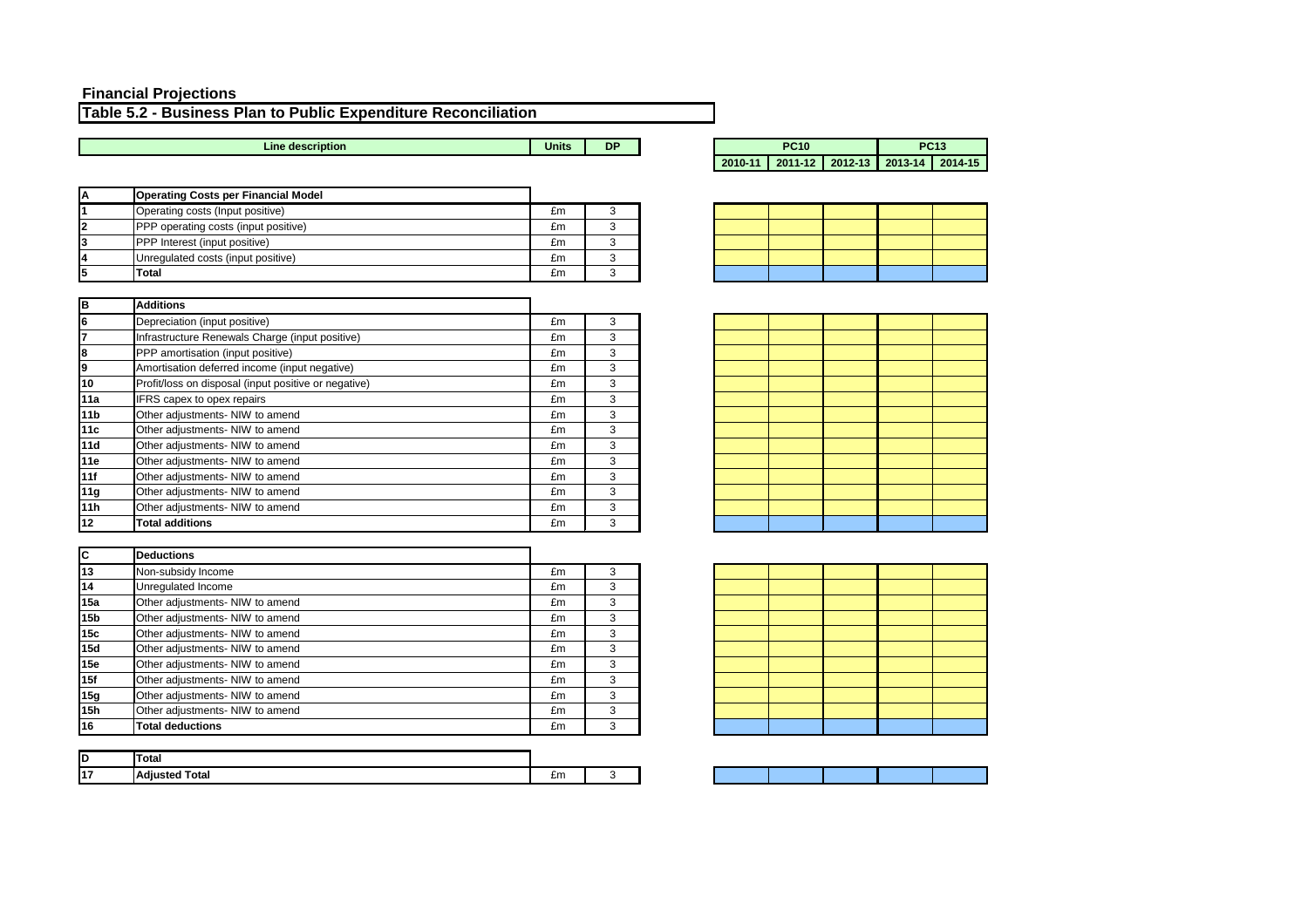**Table 5.3 - Forecasts of new connections and metering programme** 

**Line description** 

**Units DP** 

| <b>PC10</b> |  | <b>PC13</b>                             |  |  |
|-------------|--|-----------------------------------------|--|--|
|             |  | 2010-11 2011-12 2012-13 2013-14 2014-15 |  |  |

| А       | Water service- properties connected during the year |    |     |
|---------|-----------------------------------------------------|----|-----|
|         | 'Households                                         | nr | 0dp |
| Ω.<br>L | INon households                                     | nr | 0dc |

| lв | <b>Metering programme</b> |    |     |
|----|---------------------------|----|-----|
| 13 | Meters household          | nr | Dd. |
| 14 | IMeters non household     | nr | odr |

| lC | Sewerage service- properties connected during the year |    |  |
|----|--------------------------------------------------------|----|--|
| I5 | IHouseholds                                            | nı |  |
| l6 | INon households                                        | nı |  |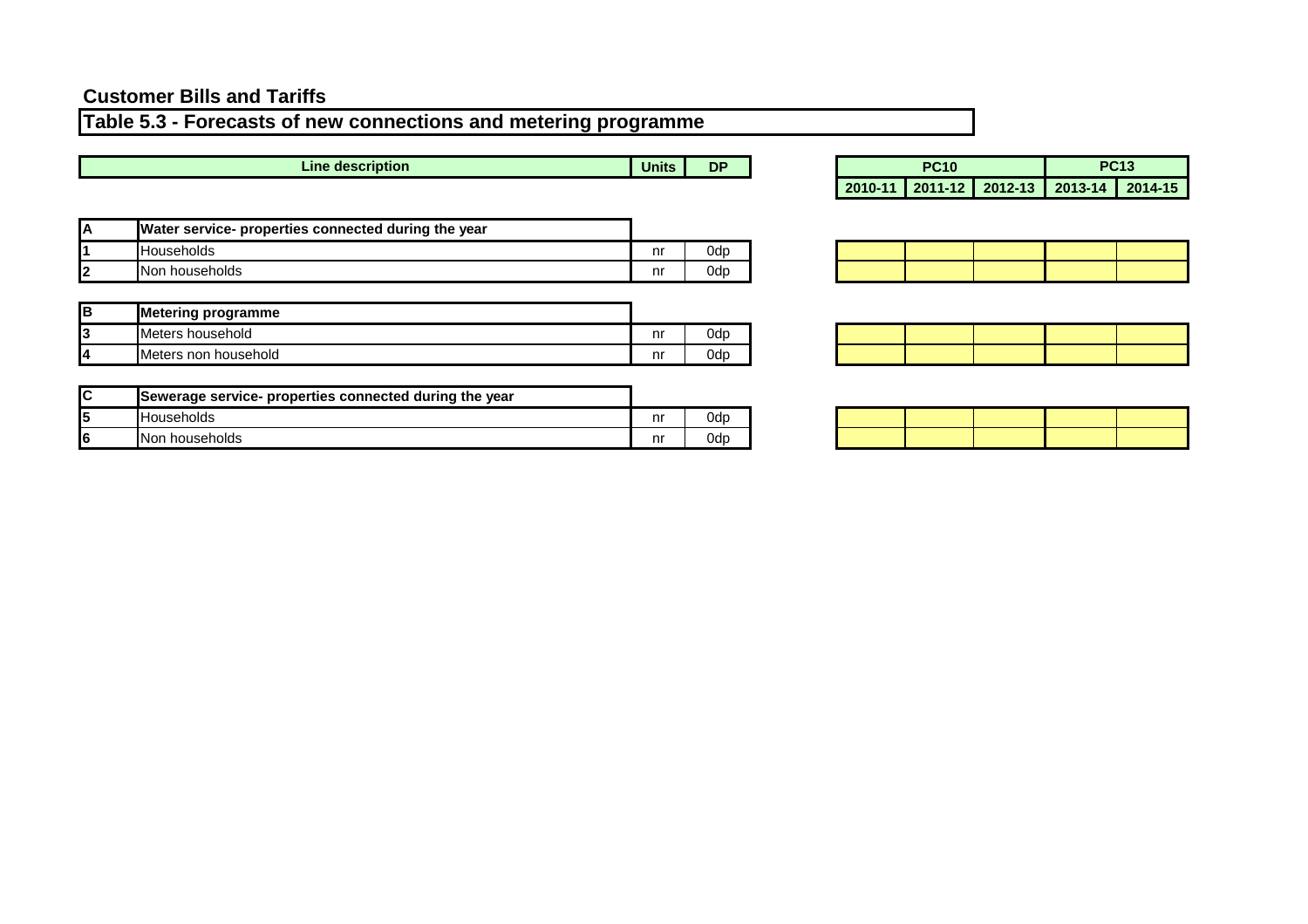## **Table 5.4 - Third party contributions for water and sewerage service**

**Units DP Line description** 

| <b>PC10</b> |  |  | <b>PC13</b>                             |  |  |
|-------------|--|--|-----------------------------------------|--|--|
|             |  |  | 2010-11 2011-12 2012-13 2013-14 2014-15 |  |  |

|    | <b>Water - Third Party Contributions</b> |   |     |
|----|------------------------------------------|---|-----|
|    | Infrastructure charges                   | £ | 0dp |
|    | Service connection charges               | £ | 0dp |
| 3  | <b>Reconnection charges</b>              | £ | 0dp |
|    | Requisitions (Reasonable Cost Allowance) | £ | 0dp |
| 15 | Diversion of a watermain                 | £ | 0dp |
| 6  | Other third party contributions          | £ | 0dp |
|    | Total third party contributions- water   |   | 0dp |

| -  | <u> 1989 - John Stone, Amerikaansk politiker (* 1989)</u><br>- - |  |  |
|----|------------------------------------------------------------------|--|--|
|    |                                                                  |  |  |
| f, |                                                                  |  |  |
|    |                                                                  |  |  |
|    |                                                                  |  |  |

| lв                                   | <b>Sewerage - Third Party Contributions</b> |   |     |
|--------------------------------------|---------------------------------------------|---|-----|
| $\overline{\overline{\overline{8}}}$ | Infrastructure charges                      | £ | 0dp |
|                                      | Service connection charges                  |   | 0dp |
| 10                                   | Requisitions (Reasonable Cost Allowance)    |   | 0dp |
| $\overline{11}$                      | Sewers for adoption                         |   | 0dp |
| 12                                   | Building over or near a sewer               |   | 0dp |
| $\overline{13}$                      | Other third party contributions             | £ | 0dp |
| $\overline{14}$                      | Total third party contributions- sewerage   |   | 0dp |

| $\sim$                            | <u> 1989 - 1989 - 1989 - 1989 - 1989 - 1989 - 1989 - 1989 - 1989 - 1989 - 1989 - 1989 - 1989 - 1989 - 1989 - 19</u> | <b>STATISTICS</b>     |  |
|-----------------------------------|---------------------------------------------------------------------------------------------------------------------|-----------------------|--|
|                                   |                                                                                                                     |                       |  |
| _                                 | the contract of the contract of the contract of                                                                     |                       |  |
| <b>Contract Contract Contract</b> | and the control of the control of                                                                                   | <u> Linda a San A</u> |  |
|                                   |                                                                                                                     |                       |  |
|                                   |                                                                                                                     |                       |  |
|                                   |                                                                                                                     |                       |  |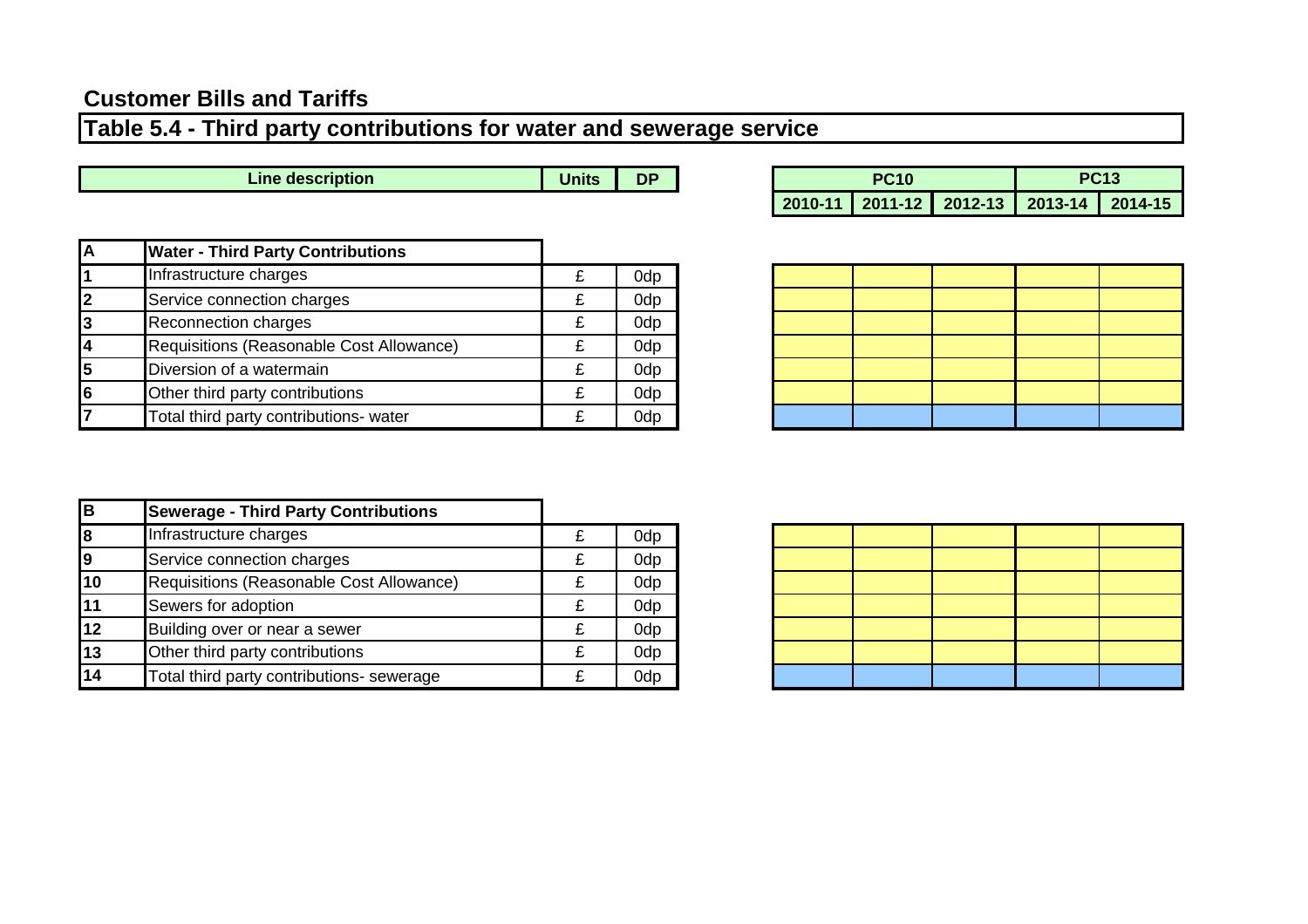## **Table 5.5 - Additional information- Unmetered water and sewage volumes**

| <b>Line</b><br>description • | <b>Units</b> | <b>DF</b> | DC <sub>40</sub><br>'C10 |  | $\sim$ $\sim$ $\sim$ | v R |  |
|------------------------------|--------------|-----------|--------------------------|--|----------------------|-----|--|
|                              |              |           |                          |  |                      |     |  |

| Units | DP | <b>PC10</b> |  | <b>PC13</b> |                                       |  |
|-------|----|-------------|--|-------------|---------------------------------------|--|
|       |    | 2010-11     |  |             | 2011-12   2012-13   2013-14   2014-15 |  |

| <b>Non household unmetered water volumes</b>                               |    |  |
|----------------------------------------------------------------------------|----|--|
| Total water delivered - non household unmetered customers                  | mЗ |  |
| <b>Adiustments</b>                                                         | mЗ |  |
| Total adjusted water volume delivered to non household unmetered customers | m3 |  |

| в | Non household unmetered sewerage volumes                                        |    |  |
|---|---------------------------------------------------------------------------------|----|--|
| 4 | Total sewerage volume collected - non household unmetered customers             | mЗ |  |
|   | <b>Adiustments</b>                                                              | mЗ |  |
|   | Total adjusted sewerage volume collected from non household unmetered customers | mЗ |  |

| <b>IC</b> | <b>Household unmetered water volumes</b>                               |    |  |
|-----------|------------------------------------------------------------------------|----|--|
|           | Total water delivered - household unmetered customers                  | mЗ |  |
| l8        | <b>IAdiustments</b>                                                    | mЗ |  |
| 19        | Total adjusted water volume delivered to household unmetered customers | mЗ |  |

|     | Household unmetered sewerage volumes                                        |    |  |
|-----|-----------------------------------------------------------------------------|----|--|
| l10 | Total sewerage volume collected -household unmetered customers              | mЗ |  |
|     | <b>Adiustments</b>                                                          | mЗ |  |
| l12 | Total adjusted sewerage volume collected from household unmetered customers | mЗ |  |

|  | $\mathcal{L}^{\text{max}}_{\text{max}}$ and $\mathcal{L}^{\text{max}}_{\text{max}}$ and $\mathcal{L}^{\text{max}}_{\text{max}}$ and $\mathcal{L}^{\text{max}}_{\text{max}}$ |  |
|--|-----------------------------------------------------------------------------------------------------------------------------------------------------------------------------|--|
|  |                                                                                                                                                                             |  |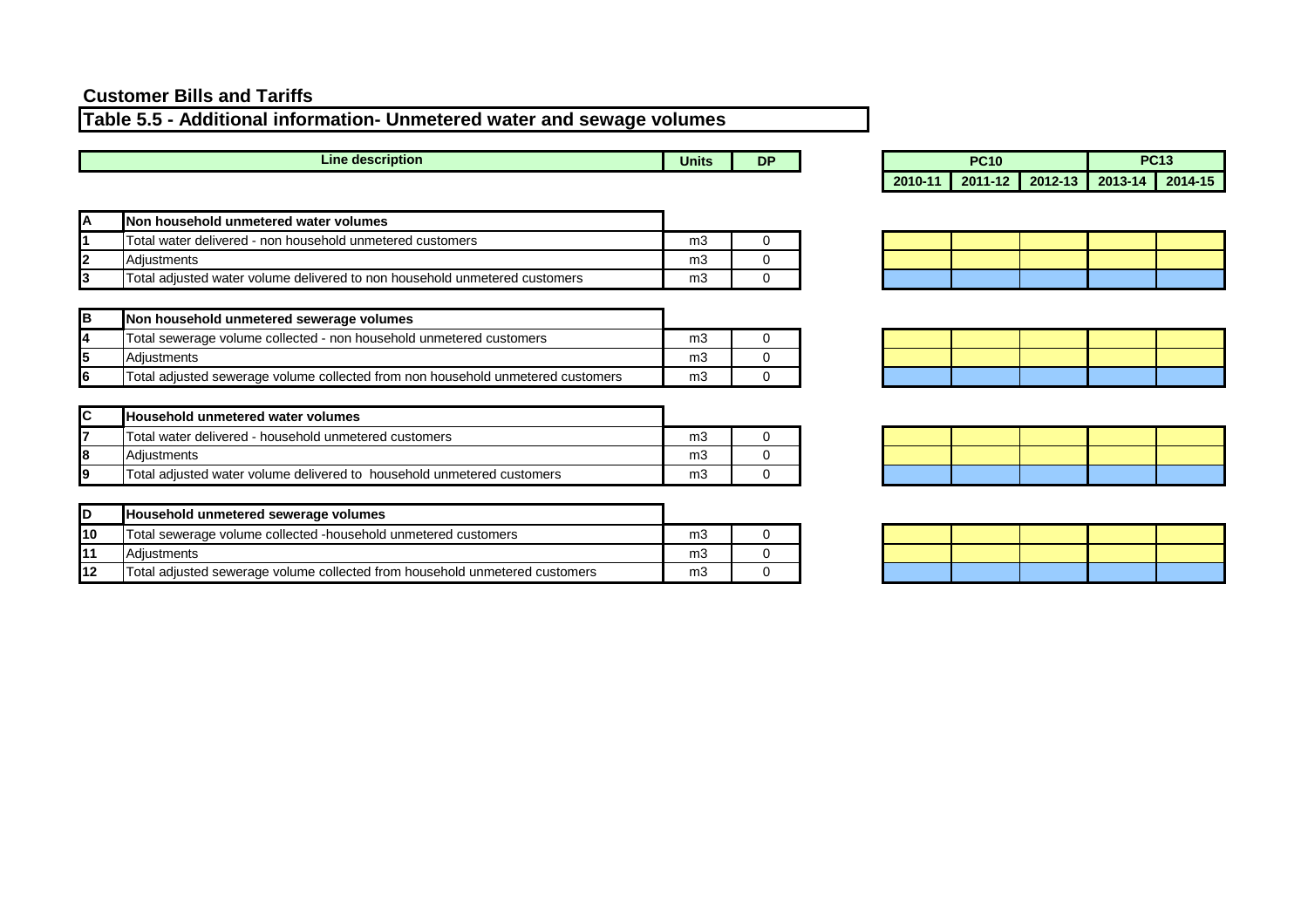**Table 5.6- Additional information- Large users**

| description :<br>∠ine <sup>-</sup> |       | DF  | DOAD | --<br>.<br>$\mathbf{r}$ |
|------------------------------------|-------|-----|------|-------------------------|
|                                    | Units | . . | ပျေ  | UR                      |
|                                    |       |     |      |                         |

| <b>Water large users</b>                                                                                   |    |  |
|------------------------------------------------------------------------------------------------------------|----|--|
| No of large user water customers with consumption in the 0 - 100,000m <sup>3</sup> band                    | nr |  |
| No of large user water customers with consumption in the 100,000m <sup>3</sup> -250,000m <sup>3</sup> band | nr |  |
| No of large user water customers with consumption in the 250,000m <sup>3</sup> -500,000m <sup>3</sup> band | nr |  |
| No of large user water customers with consumption $>$ 500,000 $m3$ band                                    | nr |  |
| Total number of large user water customers                                                                 | nr |  |

| lв | Sewerage large users                                                                                          |    |  |
|----|---------------------------------------------------------------------------------------------------------------|----|--|
| 6  | No of large user sewerage customers with consumption in the 0-100,000m <sup>3</sup> band                      | nr |  |
|    | No of large user sewerage customers with consumption in the 100,000m <sup>3</sup> -250,000m <sup>3</sup> band | nr |  |
|    | No of large user sewerage customers with consumption in the 250,000m <sup>3</sup> -500,000m <sup>3</sup> band | nr |  |
| 19 | No of large user sewerage customers with consumption > 500,000m <sup>3</sup> band                             | nr |  |
| 10 | Total number of large user sewerage customers                                                                 |    |  |

| PC:10 |  | РСЗВ                                    |  |  |
|-------|--|-----------------------------------------|--|--|
|       |  | 2010-11 2011-12 2012-13 2013-14 2014-15 |  |  |

|          | <b>Contract Contract</b><br>$\sim$ |                          |  |
|----------|------------------------------------|--------------------------|--|
| ►        |                                    | the contract of the con- |  |
| <b>I</b> |                                    |                          |  |
|          |                                    |                          |  |

| <b>IC</b> | Trade effluent large users                                             |                |  |
|-----------|------------------------------------------------------------------------|----------------|--|
| 111       | Total number of trade effluent large users                             | nr             |  |
| 112       | Total annual chargeable volume for large user trade effluent customers | m <sub>3</sub> |  |
| 13        | Total revenue for large user trade effluent customers.                 |                |  |